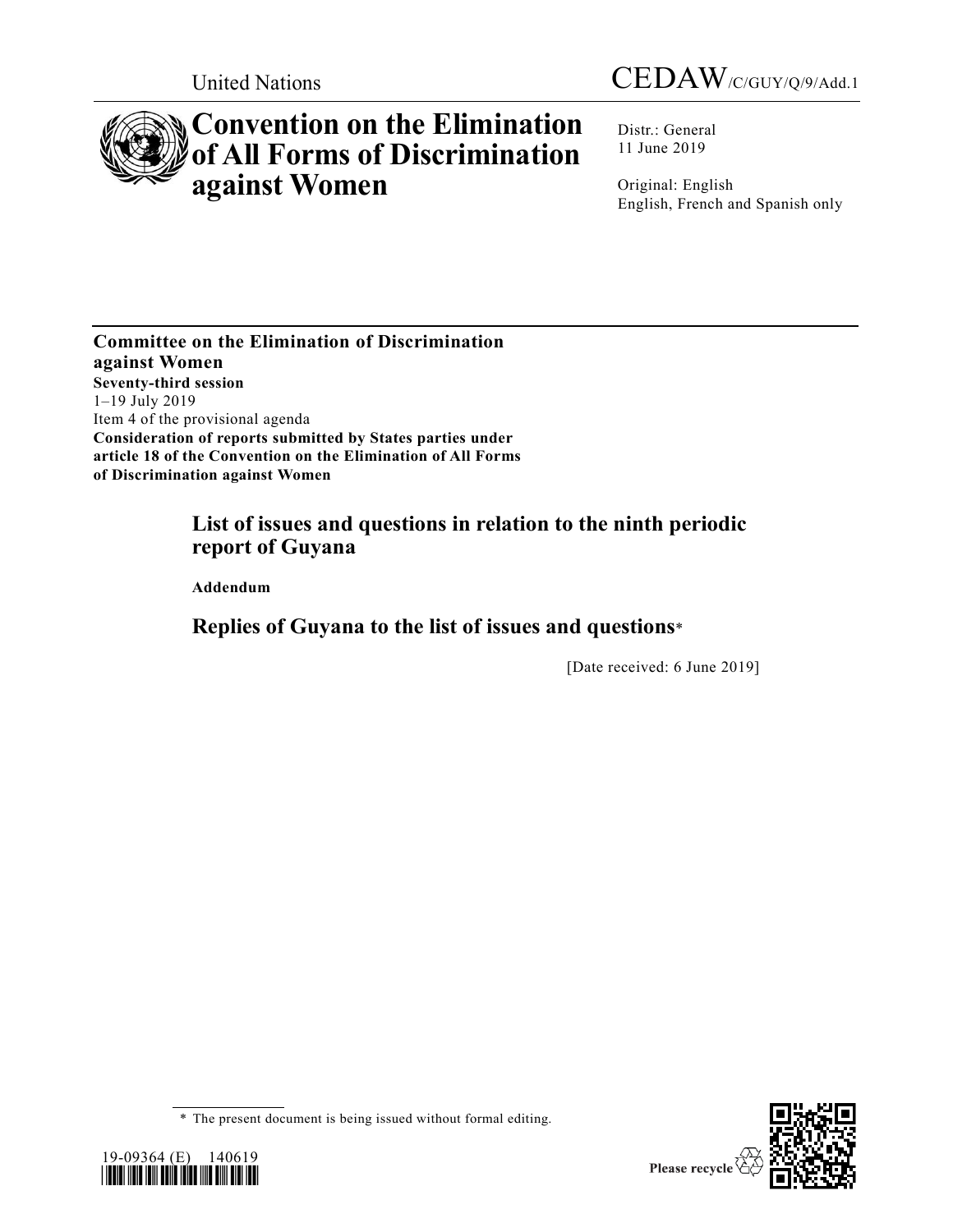# **Visibility of the convention**

#### **Reply to paragraph 1 of [CEDAW/C/GUY/Q/9](https://undocs.org/en/CEDAW/C/GUY/Q/9)**

1. The Government of Guyana wishes to state that work is ongoing as it relates to the visibility of the Convention. However, members of the judiciary and law enforcement officers who have participated in awareness sessions have become better equipped to handle cases of violence and discrimination against women. The CEDAW Convention is a part of the teaching curriculum that is used for the training of the gender focal points from the Ministry of Social Protection, gender focal points from other Ministries and selected State Agencies and the Regional Gender Affairs Committee. It must also be noted that the content of the convention wa s drawn to the attention of participations at the consultation for the creation of the National Gender Equality and Social Inclusion Policy that was held in all ten (10) Administrative Region of Guyana inclusive of indigenous regions.

# **Legal status of the convention**

#### **Reply to paragraph 2 of [CEDAW/C/GUY/Q/9](https://undocs.org/en/CEDAW/C/GUY/Q/9)**

2. The Government of Guyana wishes to state that Article 154 (A) (6) is a right enshrined in the Constitution. Although it is enforceable, it is in keeping with the state's sovereign right. However, since no reservations were made before the Convention was ratified; the State has to honour its obligations under domestic law (the Constitution) and its obligations under international law.

# **Definition of non-discrimination**

#### **Reply to paragraph 3 of [CEDAW/C/GUY/Q/9](https://undocs.org/en/CEDAW/C/GUY/Q/9)**

3. The Government of Guyana wishes to state that the definition of discrimination will be incorporated into national law by the making an amendment to the Prevention of Discrimination Act 1997. The Ministry of Social Protection is in the proce ss of making a legal proposal to the Attorney General Chambers for an amendment bill to be drafted and upon completion of the drafting process, the bill will be sent to Cabinet and then submitted to the National Assembly by the Minister making the proposal for amendment.

# **Access to justice**

#### **Reply to paragraph 4 of [CEDAW/C/GUY/Q/9](https://undocs.org/en/CEDAW/C/GUY/Q/9)**

The Government plans on expanding legal aid access to persons throughout Guyana. The Ministry of Finance has made provisions for the justice system by allocating \$3.6 billion dollars in the justice sector. With this allocation legal aid services can be provided in the hinterland regions since courts will be built and the number of judges and magistrates will be increased.

5. The Constitution of Guyana provides for the appointment of the Ombudsman pursuant to Article 191 (1) of the Constitution of Guyana. The Ombudsman is independent from public bodies and has the power to investigate any action taken by any department of Government or authority inclusive of complaints, related to discrimination on the basis of gender; that is subject to his jurisdiction. The Schedule of the Ombudsman Act Cap. 19:04, lists the authorities subject to the Ombudsman jurisdiction. Section 7 of Cap 19:04 also removes the Ombudsman actions from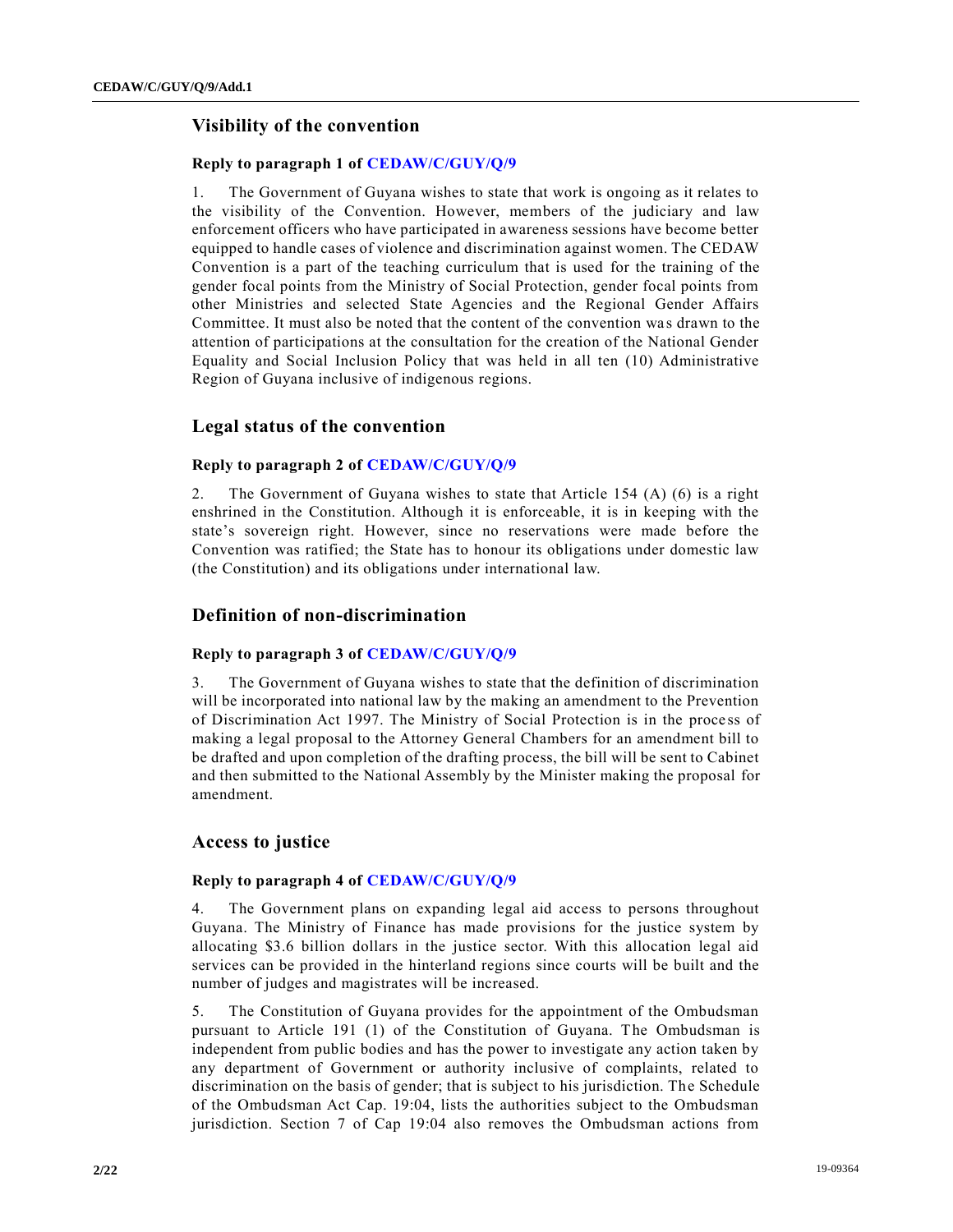review of the courts except to determine the Ombudsman jurisdiction. The Ombudsman independence is guaranteed through delegation of power, the power to determine whether to initiate, continue or discontinue an investigation, consideration of evidence and the power to conclude investigations. Consideration will be given at some point in the future to its eventual accreditation to the Global Alliance of National Human Rights Institutions.

6. The passage of the Constitution Amendment Bill 2015 amended the Third Schedule relating to article 222 A of the Constitution, by assuring independence of the Office of the Ombudsman. It provides for the office to be financially autonomous, and to draw funds directly from the Consolidated Fund.

7. The Guyana Government budget estimates for the Office of the Ombudsman have been increasing over the last four years with the agency receiving 44 million in 2016, 48 million in 2017, 64 million in 2018 and 74 million in 2019.

#### **National machinery for the advancement of women**

#### **Reply to paragraph 5 of [CEDAW/C/GUY/Q/9](https://undocs.org/en/CEDAW/C/GUY/Q/9)**

8. As of January 01, 2016, the responsibilities of both the Men and Women's Bureau were merged to form "The Gender Affairs Bureau" (GAB). The role of the GAB is to promote and advance the gender issues to assist women and men in releasing their potentials as citizens of Guyana through the attainment of gender equality, equity, identity and social inclusion.

9. The Gender Affairs Bureau is the national body within the Ministry of Social Protection with responsibility for the formation, implementation and monitoring of policies to promote gender equality and social inclusion. It also served in an Advisory capacity on gender Affairs on established bodies such as the Commission Women and Gender Equality. The key objectives of the Bureau are:

- To contribute to the formulation of gender based policies for nation building;
- To initiate gender based research and provide data which can inform policies shift;
- To reflect on the shift in approaches to development from a Women and Men in Development to a focus on Gender and Development;
- To facilitate the integration of gender and development into all areas of national development, plans and policies that women and men can benefit equally;
- To co-ordinate the participation of gender awareness on gender issues utilizing existing laws for review if any;
- To facilitate Gender mainstreaming, gender equality and equity and social inclusion are core valves of state agencies;
- To partner with communities to identify and satisfy needs through provision of gender programmes thereby improving a cohesive society;
- To advocate for community building- the roles of gender and attitudes and stereotypes;
- To coordinate activities which will prevent sex trade, Human trafficking and protecting its victims.

10. The Mission of the Gender Affairs Bureau is to work towards the representation of the interest of women and men at all levels in collaboration with government and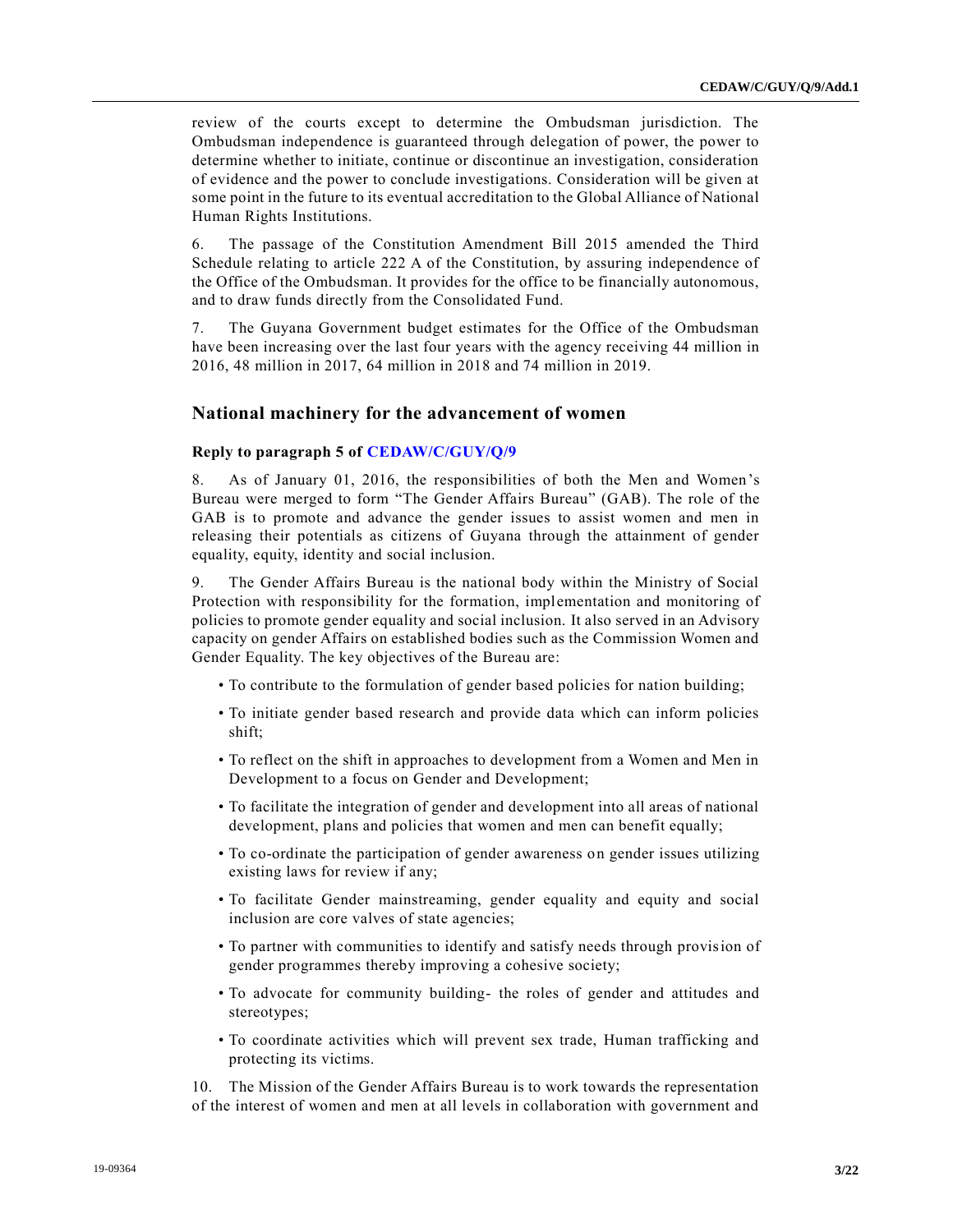non-governmental organizations and to ensure their integration in the National Development of the country. Recent activities undertaken includes:

- Facilitating seven (7) Gender Responsive Sessions for Early Childhood Practitioners on Gender Sensitize teaching;
- Gender Sensitization session with members of the Community Policing of Guyana on how to deal with social issues in the community;
- Facilitate standard meetings and In-House Training of the Inter-Ministry Gender Focal Points (IMC) on Gender: equality, planning, budgeting, policy, etc.;
- Assist with the formation and training of the Gender Focal Point Network in other government agencies.

11. The Women and Gender Equality Commission (WE&EC) is one of the 5 constitutional rights commissions provided for under the revised 2003 constitution. It replaced the National Commission on Women created in 1990 which was the Presidential Advisory body.

12. This Commission appointed in 2010 and fully operational is guided by its constitutional mandate. It addresses gender issues, promotes the advancement of women in society and investigates and makes recommendations on gender equality to the Parliament. The Commission receives complaints, reports on issues affecting both women and men in regards to gender inequality and decimation. The commission also examines policies and programmes which affect the elimination of all forms of discrimination against women.

13. The Commission aims to promote national recognition and acceptance that women's rights are human rights, respect for gender equality and protection, development and attainment of equality.

14. The Commission has conducted a number of activities in accordance with its fourteen constitutional mandates. The W&GEC held several workshops to empower women and girls through advocacy and several NGOs and Governmental Agencies participated. The Commission implemented suggestion boxes and bill boards in strategic areas across the ten (10) Administrative Regions in an effort to reduce sexual and gender-based violence (GBV); to bring an awareness to GBV and to support victims of GBV to access available services. The results achieved under the W&GEC's Access to Justice programmes in all ten Administrative Regions of Guyana are making measurable differences in removing barriers to women in leadership. A notable number of female Indigenous leaders were elected to offices. Further, several females were elected to leadership positions in the Local Government Elections, 19 Chairpersons and 24 Vice chairpersons representing 27.1% and 34.8% respectively.

15. The W&GEC in collaboration with the Institute of Gender and Development Studies (IGDS) of the University of Guyana (UG) jointly collaborated and undertook the implementation of mutually beneficial activities in the realm of women's studies and gender equality in accordance with the mandates of both organizations. The W&GEC also contracted an International Human Rights Lawyer to evaluate Women's rights under National and International Laws in order to "Achieve gender equality and empower all women and girls."

16. The Commission in collaboration with UNESCO has undertaken a series of workshops on gender and development. The first two workshops were hosted for female members of parliament and female Toshaos (Indigenous community leaders). The objectives of the workshops are to facilitate women in leadership positio ns to become aware of the importance of gender budgeting and issues affecting gender equality in Guyana.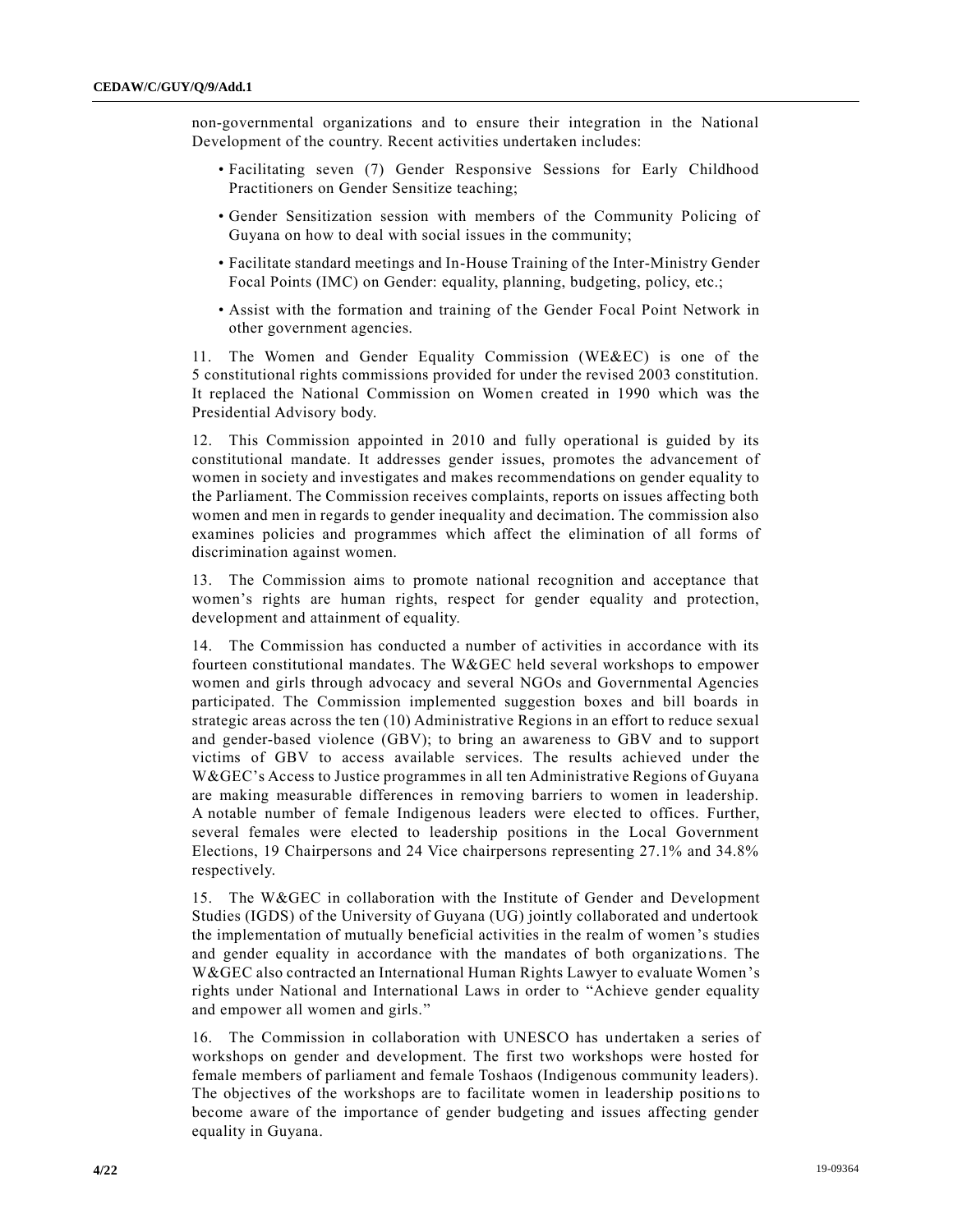17. Since its establishment the Commission has received an annual subvention of approximately GDY 25,000,000.00 from the National Treasury for payments towards emoluments and stipends and minimal programming. Through successful lobbying the subvention was increased to approximately GDY\$40,000,000 in 2019. This has increased the number of programme activities implemented.

18. To strengthen its ability to adequately address exclusion, gender inequality, and acknowledge the unique conditions and barriers that limit or deny vulnerable persons and communities access to services, resources or benefits, the Ministry of Social Protection, in collaboration with Cuso International, has developed the National Gender Equality and Social Inclusion Policy (NGESIP) for Guyana. The NGESIP will be used as a framework to guide the implementation of appropriate mechanisms, policies and protocols to address issues of gender inequality and social exclusion cross-regionally with the fundamental goal to promote Guyana's development by improving the capacities and opportunities for diverse groups of women, men, girls, boys and other vulnerable groups including persons living with and affected by HIV/AIDS, the elderly, Hinterland communities, the LGBTQ community and, persons with disabilities based on a framework that will foster the dignity of these groups.

19. In keeping with the intersectionality methodology, Guyana's Constitution, National legislation and international commitments premised on inclusion and gender equality such as the Convention on the Elimination of All Forms of Discrimination Against Women (CEDAW) and Sustainable Development Goal's 5 (gender equality and women's empowerment) and 10 (reduced inequalities), the NGESIP is guided by the following policy objectives:

- Eradicate discrimination;
- Eliminate all forms of violence;
- Right to safe public spaces;
- Promotion of economic development and inclusion;
- Governance and the Law;
- Health, wellness and healthcare;
- Agriculture, The Environment, and Climate Change;
- Education, Training and Skills Development;
- Security, Human Rights and Justice (Peace and Conflict);
- Media and Information.

20. The Institutional and National Action Plan for Implementation proposes a coordinated, multi-sectoral approach that requires the core sectoral Ministries, civil society, and other key stakeholders to implement the Policy and mainstream GESI in order to eliminate the mechanisms by which gender inequality is maintained and ensure fair and just outcomes for diverse groups of women, men, boys and girls irrespective of age, citizenship status, sexual orientation, race, class, gender, socioeconomic status, Indigenous status, religious affiliation, abilities or geographic location.

21. The Government of Guyana is committed to accelerate its efforts to advance the agenda for achieving gender equality, the empowerment of women and social inclusion through the implementation of the Policy and to provide strong leadership within its institutions to ensure that a gender perspective is reflected in all its practices, policies and programmes.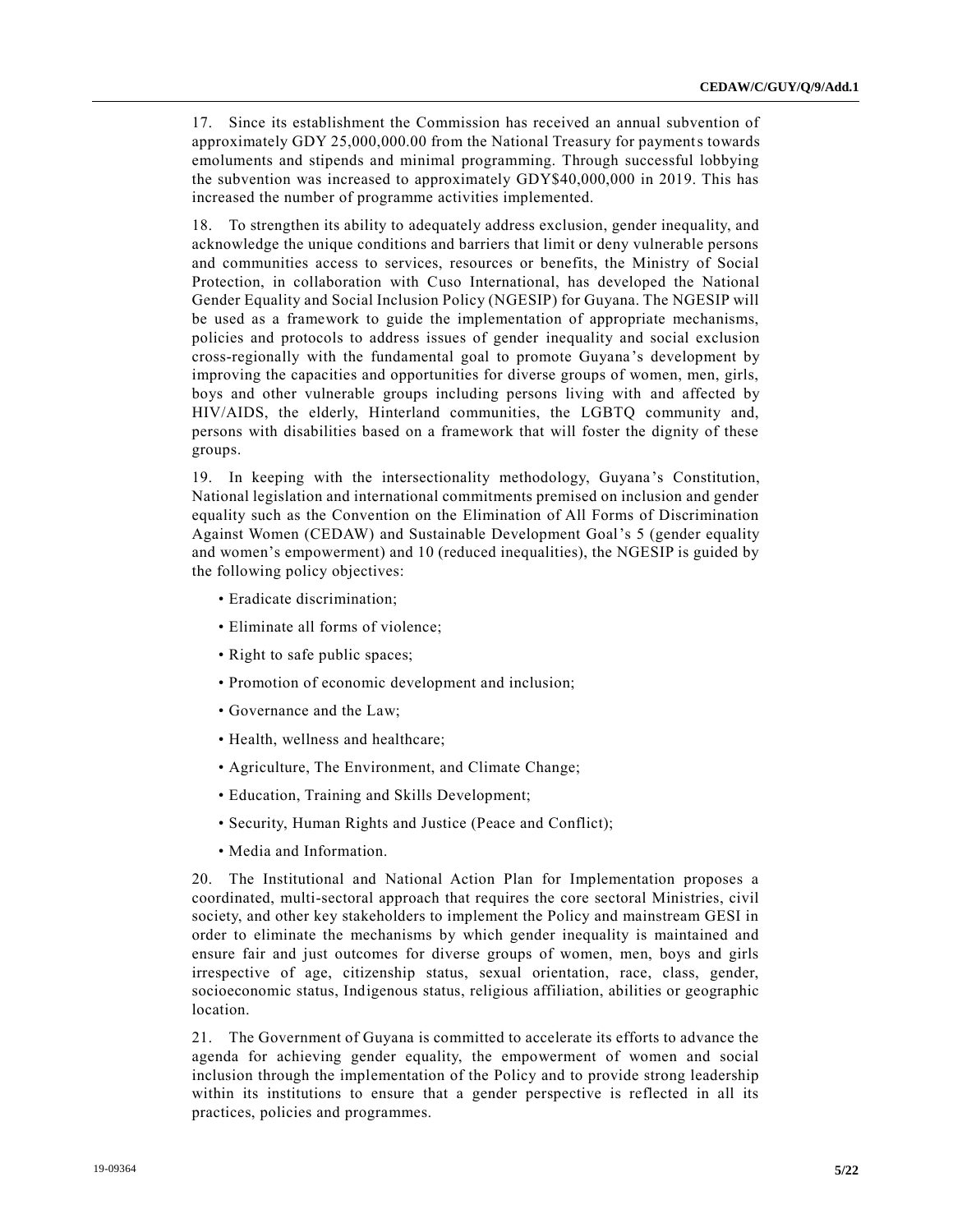22. The first phase of the implementation process is schedule to commence soo n and is estimated to run for two (2) years and sets out to focus on five key elements for promotion of gender equality, women's empowerment and social inclusion:

- Country gender assessment;
- Establish structural linkages, lobbying and advocacy;
- Capacity building for institutions and individuals;
- Public education and outreach;
- Monitoring and Evaluation.

23. This phase will facilitate an analysis of strengths and weaknesses across all institution of, and identify the resources and capacity needed to build on strengths and fill gaps.

24. The second phase of the implementation process will be done through inter-sectoral activities and coordination, and joint programming among ministries, establishing linkages with institutions such as Women and Gender Equality Commission, National Commission on Disability, National Task Force for the Prevention of Sexual Violence, University of Guyana's (UG) Institute for Gender Studies (IGS) among others to Harmonization and alignment of Initiatives. The second phase will focus on:

- Economic Empowerment: Establishment of a National Women's Fund;
- Participation and Representation: effective participation and representation in institutions;
- Entrepreneurial Education, Training and Skills Development. Cooperatives, Rural enterprises, Internships and Science and Technology;
- Review and Reform legislation to eliminate discrimination laws and regulation and include new legislation to punish hate crime;
- Monitoring and Evaluation.

25. The Ministry of Social Protection on behalf of the Government of the Cooperative Republic of Guyana will be the implementing agency of the policy. A Multi-Sectoral Coordination Mechanism (MCM) comprising Government Officials, Civil Society and the Private Sector will be established and chaired by the Director of Social Services; and will meet on a regular basis to review and approve quarterly plans and monitor the implementation of the approved plans.

26. The multi-sectoral coordination mechanism will oversee the implementation of the policy and will work closely with the Gender Affairs Bureau, evaluating the monthly progress reports and take necessary actions on the issues highlighted for intervention.

27. The Gender Affairs Bureau will be the central office charged with the responsibility for integrating gender and social inclusion issues within Government Agencies. It will monitor the implementation of the different activities identified in the Action Plan and take the necessary follow-up actions.

28. The Gender Affairs Bureau will develop a strategy to collect gender-specific information by using a range of methods: survey questionnaires, measuring skills and knowledge of target groups, regular record keeping, supervision of checklists and reports, spot checks, etc. The relevant information gathered will be analyzed and reports will be prepared for informing the multisectoral coordination mechanism. The Bureau will continuously work for obtaining compliance of the issues which require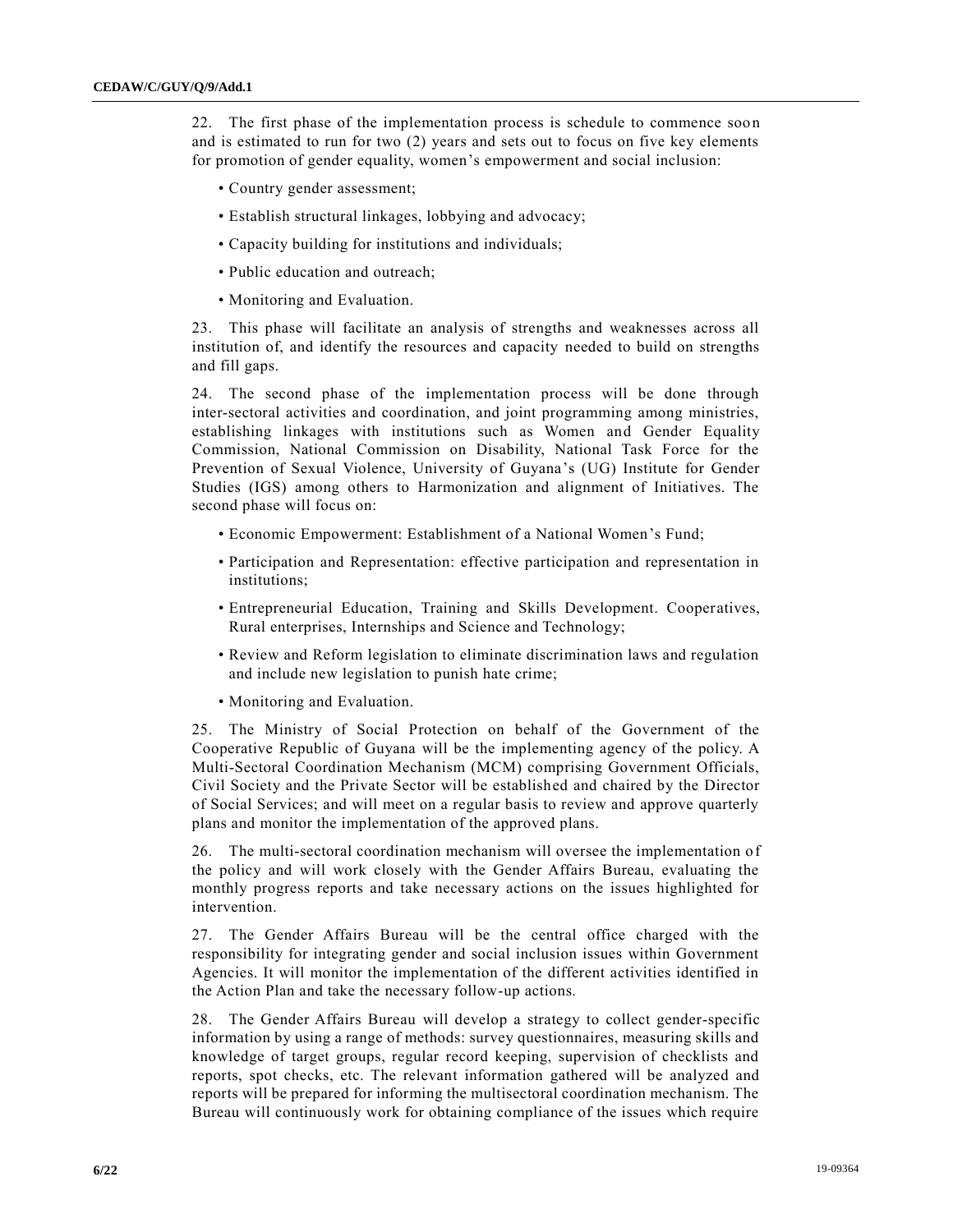follow-up and develop easy-to use monitoring tools for ensuring a smooth flow of information.

29. Monitoring and Evaluation will be an important tool for the National Gender Equality & Social Inclusion Policy, to ensure the processes, products and services developed during the implementation phase.

30. Some of the major activities selected to ensure a successful integration during the monitoring and evaluation process of the policy will include: identification of gender sensitive indicators, training of personnel on gender-responsive monitoring and evaluation concepts and conducting monitoring and evaluation interventions. These specific inputs will facilitate the identification of the opportunities and challenges experienced during the implementation phase of the Policy and inform future planning interventions.

31. To the extent possible, participatory monitoring methodologies will be adopted based on quantitative, qualitative and gender-disaggregated indicators that meet the SMART (Specific, Measurable, Action-oriented, Relevant and Time-bound) criteria for gathering the data. A Mid-Term Review will be undertaken 15 months after the actual implementation of the Policy has begun to assess the major interventions at the level of government, civil society and the private sector.

32. The multisectoral coordination mechanism will decide the composition of a committee to undertake the review which will include representatives from government, civil society and the private sector who will be selected on the basis of their expertise and knowledge on Gender and Development. A report will be prepared for publication after discussing the draft with concerned stakeholders before the publication of its final version.

33. On completion of the first three years since the launching of the implementation process of the Policy, an Evaluation Report will be prepared following the same stages as the mid-term review report. The multisectoral coordination mechanisms will be responsible for selecting the committee to undertake this exercise.

#### **Temporary special measures**

## **Reply to paragraph 6 of [CEDAW/C/GUY/Q/9](https://undocs.org/en/CEDAW/C/GUY/Q/9)**

34. The Government of Guyana has identified four priority areas to define a path to development and improve strategic planning capacity across all budget agencies. The country will receive the support of the Inter-American Development Bank's (IDB) Support for Management for Development Results technical cooperation (GY-T1101) to engage in a four-component program that includes: i) strategic planning; ii) resultsbased budgeting; iii) internal audit, and; iv) monitoring and evaluation.

35. To address these priorities, there is an effort to generate a development strategic initiative for the Ministry of Social Protection and Women's Development. The objectives of this initiative are: to ensure that the development plans help the budget agencies: properly allocate resources by prioritizing activities; ensure consistency across sectors and sub-sectors, and; facilitate comparison as it relates to the allocation of national budget resources.

36. The development plan methodology meets the objectives of the proposed country program by aligning it with those principles that should encourage a development plan for women. This methodology establishes a relationship betwe en development programs through the establishment of transversal principles that promote the mainstreaming of women's and gender equality and equity in the different state programs. The methodology framework is based on the Convention on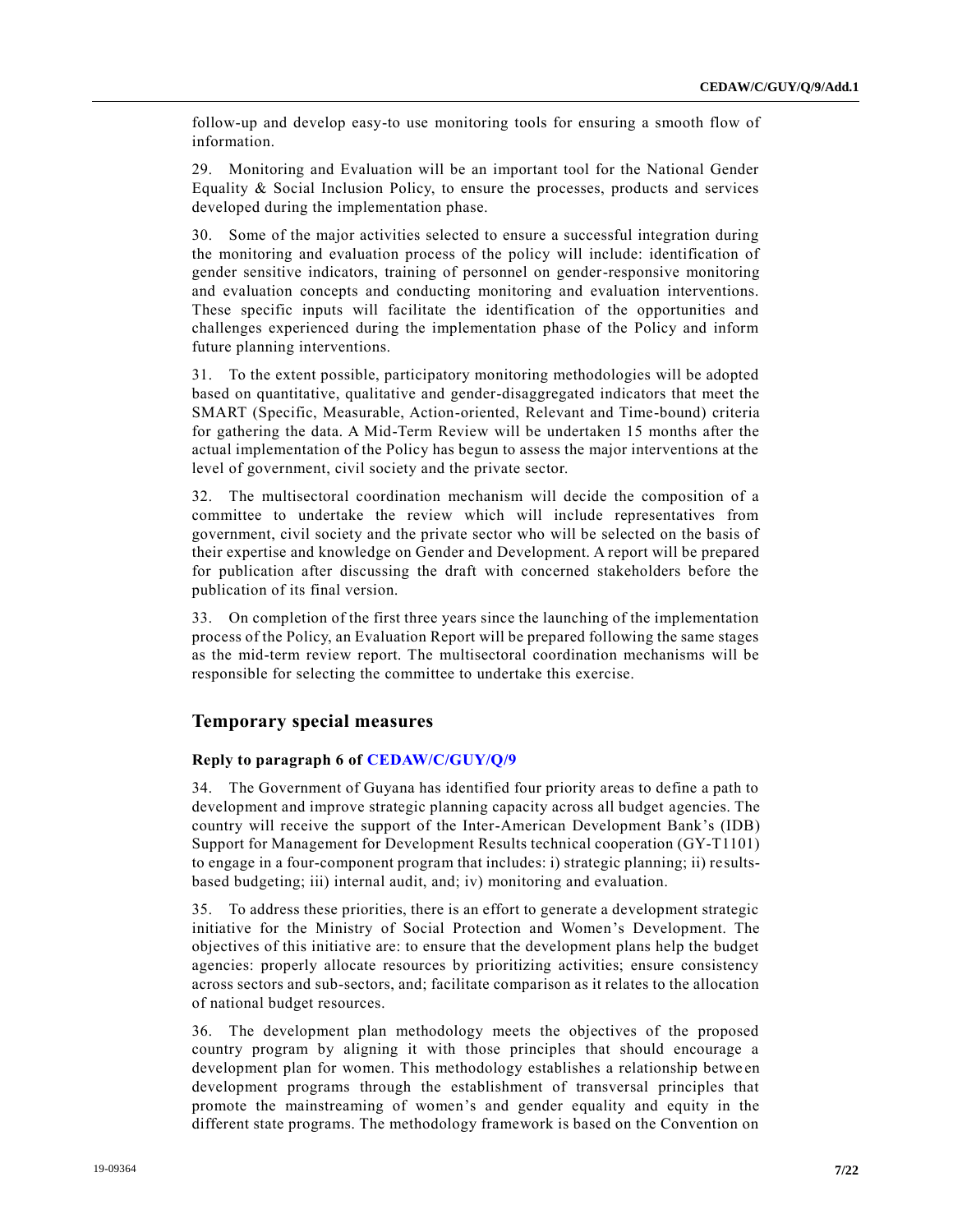the Elimination of all Forms of Discrimination against Women (CEDAW) that establishes a wider scope for understanding inequality and inequities as obstacles for women's development.

37. The methodology for developing the Strategic Plan for Women's and Gender Development and the Addressing Underachievement among Boys in Guyana makes it possible to mainstream human rights to equality in all spheres of state management and generates immediate actions that create the necessary conditions to address the structural issues of development and democracy.

# **Stereotypes and harmful practices**

#### **Reply to paragraph 7 and 8 of [CEDAW/C/GUY/Q/9](https://undocs.org/en/CEDAW/C/GUY/Q/9)**

38. Aside from societal pressures and gender-based discrimination, women face challenges within their families and with their intimate partners. Girls and women sacrifice their time and take on the role of caretakers to fulfil the expectations of their families. In cases of forced marriage, young women often take on such roles within very unequal power relationships with their husbands. Societal and family pressure, especially in the home, can result in girls abandoning school and women sacrificing their aspirations to perform traditional roles as mothers and homemakers.

39. It is believed that the misrepresentation, discrimination and perpetuation of violence of women in media programming and advertising, which is often overlooked as a policy issue. Given that consumers are subject to messages constantly via an array of mediums – print media, street advertising, radio, television, social media, etc. – the depiction and dissemination of harmful images or material plays a significant role in shaping attitudes, perceptions and behaviours which minimize, enable, and perpetuate violence against women. The proposed policies regarding media will provide guidance on addressing media's messages about women's sexuality, place in society, capabilities and how to prevent victims of violence from being re-victimized by media. The portrayal of women in the media reflects societal values and sends a strong message to all consumers of media including impressionable children.

40. The National Gender Equality and Social Inclusion Policy promotes tolerance as a principle to help deconstruct exclusion prejudices and instill a new paradigm wherein "Human beings must respect one other, in all their diversity of belief, culture, and language. Differences within and between societies should be neither feared nor repressed but cherished as a precious asset of humanity. A culture of peace and dialogue among all civilizations should be actively promoted".

41. This policy considers public spaces as a means of integration and recognition of diversity. Vulnerable groups in Guyana face exclusion from public spaces due to prejudice. Green infrastructure can help bring people together, engaging individuals from different social groups that may not normally interact. Green space offers the possibility of increasing social activity, improving community cohesion and developing an attachment to a local shared area. It promotes preventive measures to mitigate common behaviour that causes exclusion and discrimination and proper access to public services and affirmative measures to help people and communities to overcome social exclusion.

42. Through the inclusion of subjects on the school curriculum that seek to promote equality and respect for all irrespective of Gender, the Ministry of Education has been quite successful in this regard. Health and Family Life education is part of the school curriculum. This subject has been exposing students to values that will engender qualities that are desirable for the respect of family life.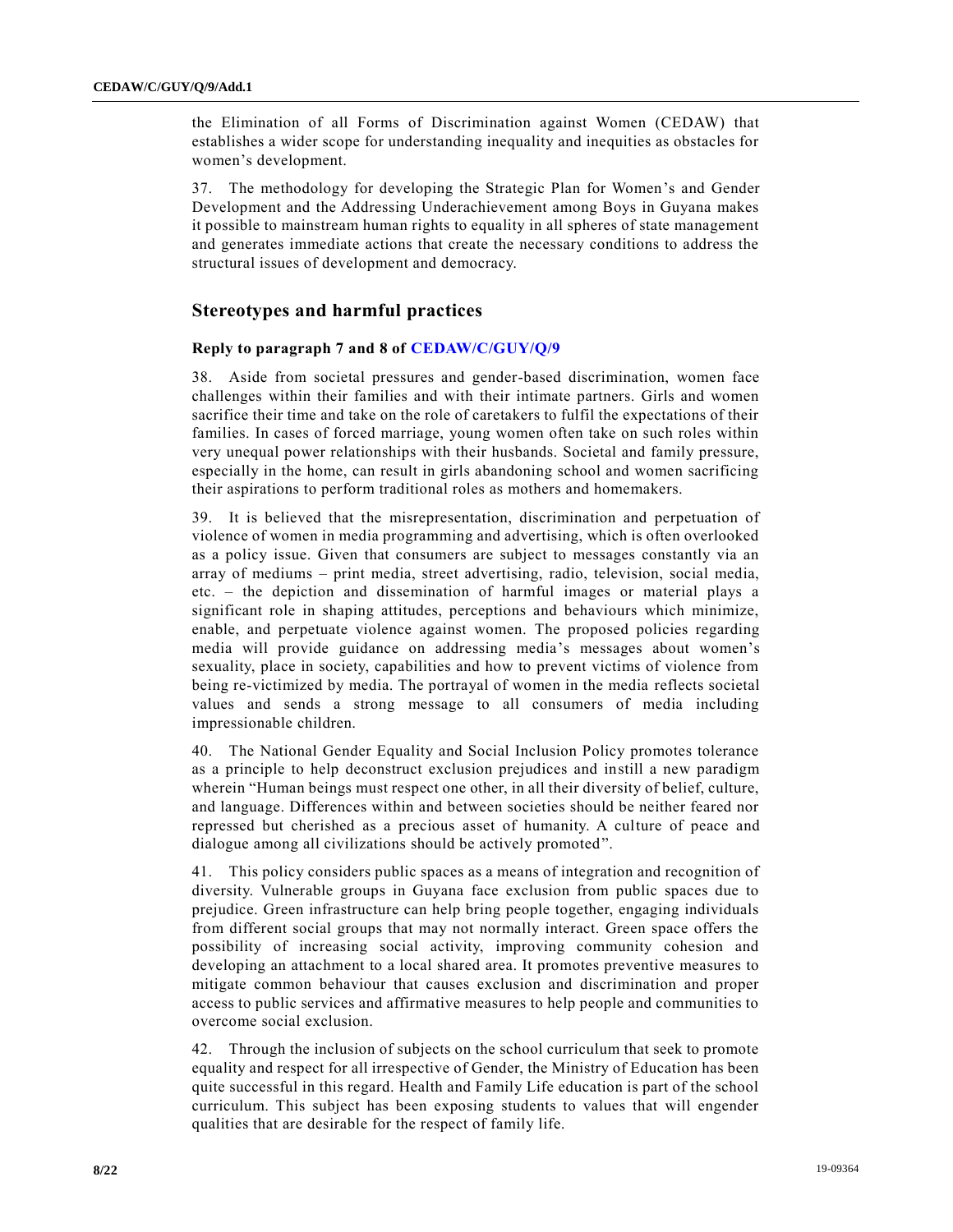43. During the period under review the Ministry of Social Protection's, Gender Affairs Bureau in collaboration with other organisations conducted outreach sessions targeting men and boys that addressed topics such as Gender Based Violence, Substance Abuse, Anger Management, Conflict Resolution etc. Some of the institutions focused on were the New Opportunity Corp (120 boys), outreach in various communities that reached the grass roots men and boys would have reached approximately 15,000 men and boys. The Ministry has also played an integral role in expanding its awareness activities to challenge gender roles and promote gender equality in hinterland regions.

# **Gender-based violence against women**

#### **Reply to paragraph 9, 10 and 11 of [CEDAW/C/GUY/Q/9](https://undocs.org/en/CEDAW/C/GUY/Q/9)**

44. The National Policy on Domestic Violence which was approved and had a cycle from 2008 – 2013 was to inform and guide Government's future interventions in activities and programmes towards prevention of domestic violence and the provision of services to victims/survivors. The implementation of the Policy re sulted in strengthened prevention mechanisms and increased protection and service provision for those affected by Domestic Violence. It must be noted that there was a review of the policy to determine the true impact of the policy.

45. Over the last few years, the Ministry along with Women's organisations have drawn attention to violence against women as a crippling social challenge to development and to realizing women's full potential in Guyana. As an issue of growing international concern, the state has viewed and addressed this from a "rights based" approach. Gender-based violence occurs all across Guyana, irrespective of ethnicity, social, economic, religious and cultural groups.

46. The Ministry Commissioned a Study "The incidences and drivers of genderbased violence in Guyana" The main objective of the study was to identify the prevalence of gender-based violence and learning from women their personal accounts and to understand "the drivers" and factors associated to the many forms of Violence.

47. Root causes of gender-based violence: What came out of the Study among other causes is the high use of alcohol. Regions 3, 5 and 6 are all rice farming and sugar belt communities where the families depend heavily on their income from these two main sources. After work their only relaxation is to imbibe alcohol and this leads to abuse in all its forms in the family. There is also an out of crop season where the men do not work and during that time they resort to the consumption of alcohol. While alcohol is one or the main contributing factor to gender-based violence, poverty is another contributing factor to gender-based violence.

48. Sessions were held with owners of beer garden to sensitize them on the dangers of selling alcohol to minors and to also limit the sale and use of alcohol to members in their communities. They were also made to understand that the constant and over use of alcohol causes violence in the families and as such can lead to breaking up of families. Sessions were also held with men on the consumption of alcohol and its impact on the lives of their families. In addition, sessions were held with senior workers from the various sugar industries with the aim that they become aware how serious it is for their workers and they can assist in bringing awareness to their employees. With the number of sessions held there has been a decline in the consumption of alcohol.

49. The Sexual Offences Act 2010 was the culmination of a lot of initiatives and collaboration to address concerns that were permeating our society with respect to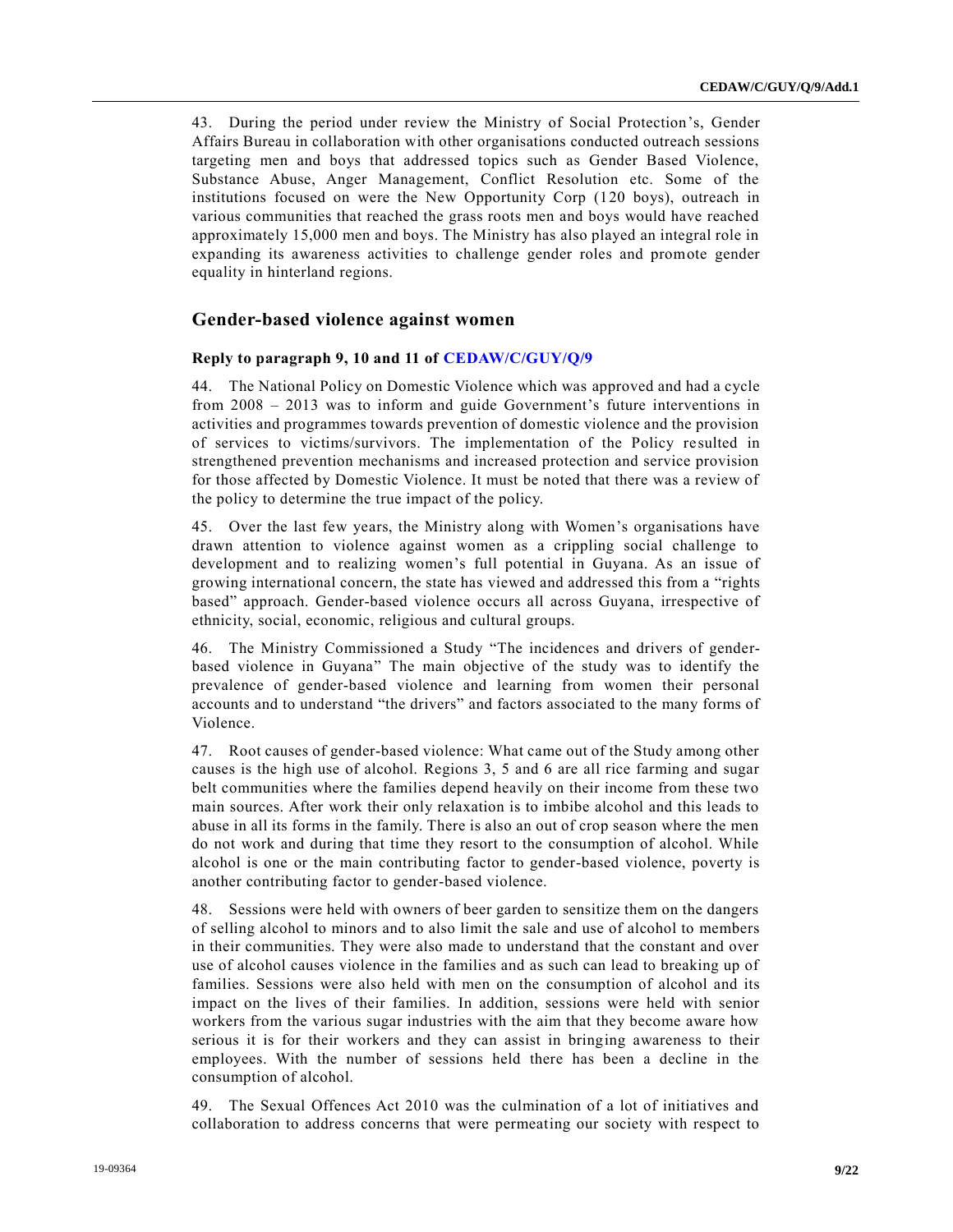sexual offences. The Government of Guyana through the (then) Ministry of Labour, Human Services and Social Security launched the 'Stamp It Out!' campaign country wide from 2007 to 2008.

50. Some the recommendations which were supported in the 'Stamp It Out' consultations related to modernisation of the law and required the introduction of new offences and provisions such as voyeurism; preparatory offences e.g. using drugs to stupefy a person; to be gender neutral to remove bias in favour of girls/females. A recommendation was also made for offences committed by parents and persons in trust and authority (which were usually covered up) and the National Action Plan for the strategic implementation of the Sexual Offences and Domestic Violence Act (2014 to 2017.

51. The National Action Plan involving all stakeholders in order to ensure comprehension of the legislation and maximum co-operation in its implementation and seek to educate the public on the provisions of the Sexual Offences Act 2010 (SOA) and their meaning. In this regard there will also be a focus on vulnerable persons. It also provides relevant and key communication tools which are suitable for sensitization on the SOA 2010, including material specifically tailored for effective communication in Amerindian villages. More particularly, pursuant to section 90 of the SOA, provide guidelines and support material for public awareness programmes for Government Ministries and agencies.

52. In 2016, UNICEF published "A Review of the Implementation of the Sexual Offences Act in Guyana". The purpose of this study was to document positive facilitating factors of the SOA, the challenges in its operationalisation. In this document, specific and detailed recommendations were provided to highlight what was needed for the SOA's proper implementation.

53. The Ministry of Social Protection, in 2017, did host several training and education and awareness sessions but not as a formal implementation of the draft plan. Several publications to support implementation of the SOA have over the years been produced. These include draft protocols for prosecutors, medical practitioners, social workers and police. Help & Shelter Inc. has produced a "Handbook on the Sexual Offences Act". Additionally, the Rights of the Child Commission has published and widely circulated Guides for the general public and social workers/practitioners on the Sexual Offences Act.

54. Workshops have been held for Judges, Magistrates and the Director of Public Prosecutions and staff. One workshop was in relation to Model Guidelines for Sexual Offence Cases in the Caribbean Region. In relation to the Sexual Offences Court, please find below the information in relation to the Sexual Offences Court.

55. Its territorial and subject matter Jurisdiction: It is one of the Courts in the High Court in the County of Demerara that deals with cases from all the Magisterial Districts in Demerara. The Magisterial Districts in Demerara are all densely populated and therefore they are a lot of matters listed in this court to be heard.

56. The number and nature of the cases processed: The Sexual Offences Court was opened during the October 2017 Assizes. The cases that are dealt with in the Sexual Offences Court are the indictable charges under the Sexual Offences Act Chapter 8:03. In 2017, a total of twenty-two (22) sexual offence cases were prosecuted and some of these were done in the Sexual Offences Court. In the years 2018, a total of thirty-eight (38) sexual offence cases were prosecuted in the Sexual Offences Court. During the months of January to March, 2019, ten (10) sexual offence cases were prosecuted. At present there are one hundred fifty-three (153) sexual offence cases listed for April 2019 Assizes in the Sexual Offences Court in Deme rara.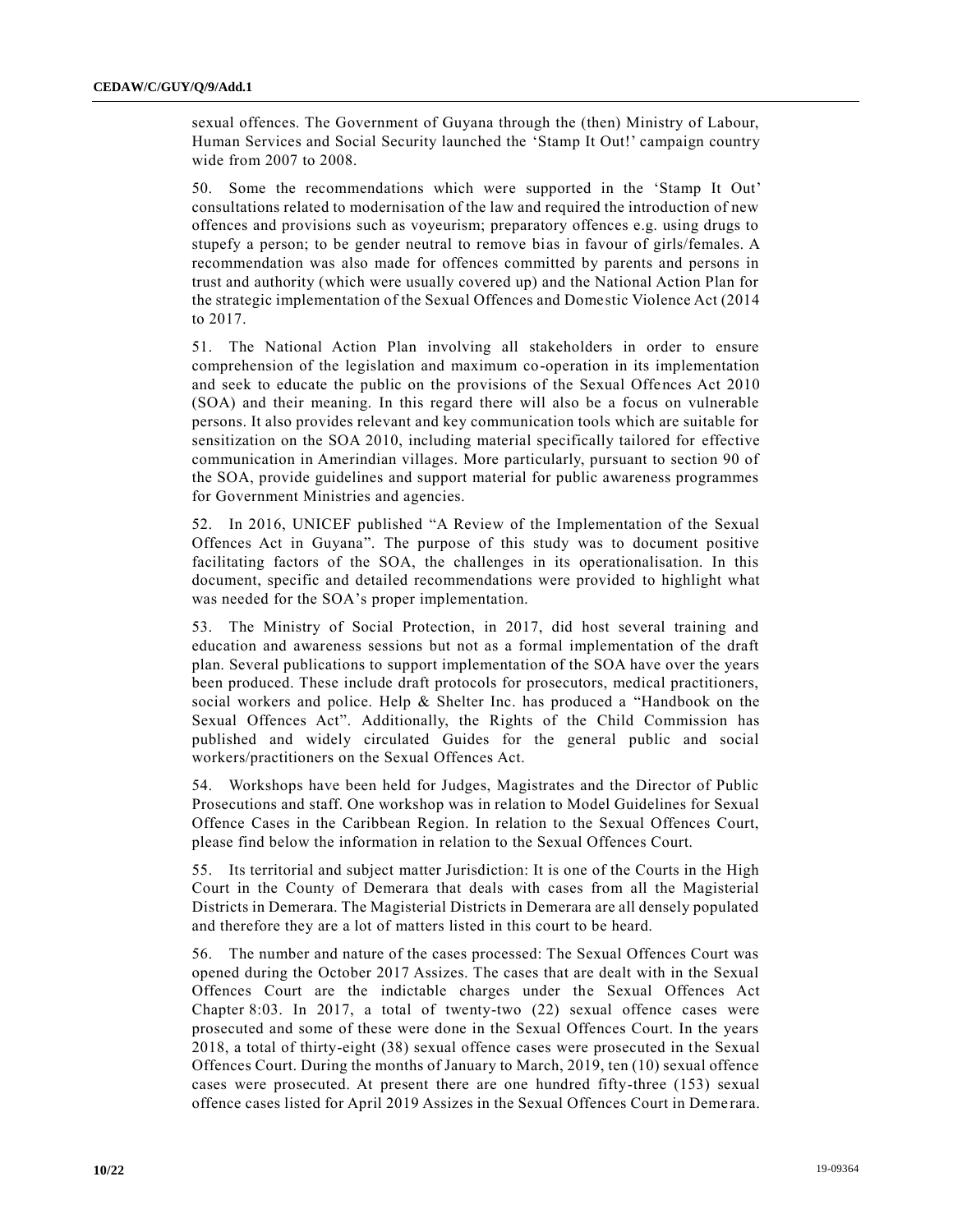57. The number of convictions and the penalties imposed: For sexual offences convictions there were six (6) guilty verdicts for 2017, twenty-one (21) for 2018 and two (2) for January 2019. Penalties for the convictions ranged from 20 years to life imprisonment.

58. Its backlog of pending cases: More than half of the 153 cases listed for the April 2019 Assizes were on previous lists but were not heard and so has been placed on the new list. Due to the large backlog of cases there is a need for a second Sexual Offences Court to deal with the various Magisterial Districts in the densely populated County of Demerara.

59. Human, financial and technical resources allocated: Three State Counsels are presently prosecuting cases in the Sexual Offences Court. Further, a multidisciplinary team has been created so that court support for complainants is provided by different NGOs and the Ministry of Social Protection who provide counseling for complainants before and after trial. The court makes provisions to reimburse the complainant for travelling expenses.

60. How it will contribute to effective prosecution of cases of gender-based violence against women: The only gender-based violence cases in the Sexual Offences Court are the sexual violence cases. The prosecutions of gender based cases for Violence against women are for Murder, assaults and wounding which are tried in different courts in Guyana.

61. Whether there is a plan establish similar courts in other areas of the State party: A Sexual Offences Court was recently established in Berbice which will deal with cases from all Magisterial Districts in Berbice. There are also plans for a similar court to be set up in Essequibo to deal with cases in all Magisterial Districts in Essequibo. The state party is currently taking steps and investing resources to establish shelters throughout Guyana.

# **Trafficking and exploitation of prostitution**

#### **Reply to paragraph 12 and 13 of [CEDAW/C/GUY/Q/9](https://undocs.org/en/CEDAW/C/GUY/Q/9)**

62. The Government of Guyana through the Ministry of Social Protection has several Programmes/Departments which is aimed at addressing the root causes of human trafficking and prostitution particularly as it relates to poverty. These departments within the Ministry of Social Protection provide the following services:

- Provision of counselling services;
- Provision of Public Assistance to assist in alleviating poverty;
- Provision of necessary psychosocial support according to the *Combating of trafficking in persons act 2005* to identified alleged victims and survivors of human trafficking to reduce their vulnerabilities of being re -victimized;
- Provision of vocational training to the public to reduce their vulnerabilities;
- Provision of grants and loans to at risk families;
- Enforcement of the Labour Laws of Guyana and protection of workers' rights;
- Enforcement of all Laws of Guyana relating to protection of all children;
- Conducting workshops, awareness campaigns, educational materials etc. to heighten awareness and sensitize the public on the phenomena.

63. Additionally, the Government of Guyana has established a National Task Force on Trafficking in Persons which is in keeping with the rudiments identified in the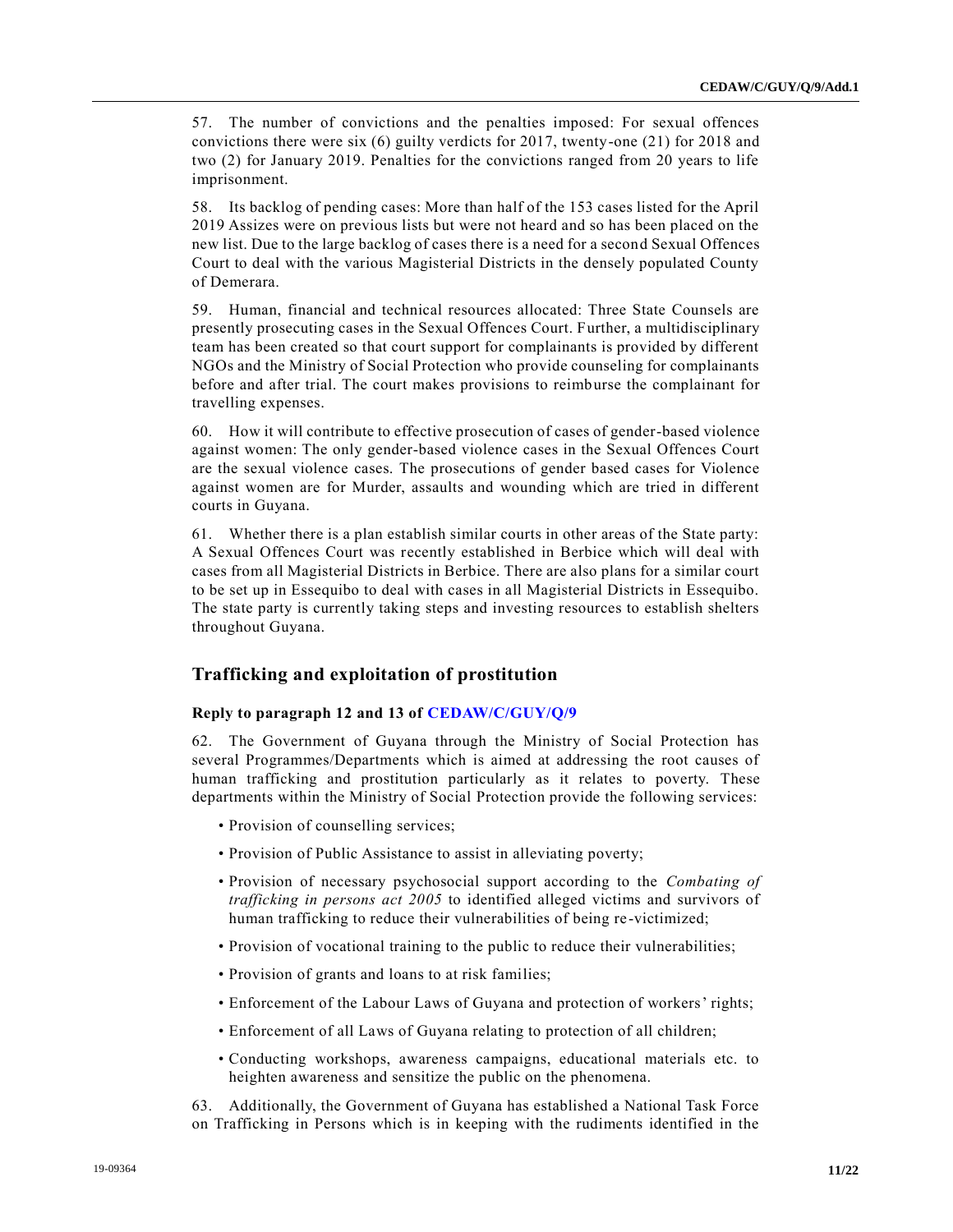*Combating of trafficking in persons act 2005*. This Task Force was established in 2005 and has as its members' personnel from vast spectrum of agencies both Governmental and Non-Governmental. The Task Force is chaired by the Minister of Public Security as is regulated by the act. The Task Force constitutionally has the overarching responsibilities for identifying, recovering and the social reintegration of all victims. In efforts to efficiently execute its mandate the Task Force has subdivided in to Sub-Committees. These Sub-committees are:

- The Training Sub-Committee chaired by the Ministry of Public Security;
- The Awareness Sub-Committee chaired by the Ministry of Social Protection;
- The Protection and Reintegration Sub-Committee chaired by the Ministry of Social Protection;
- The Investigation, Prosecution and Legal Issues Sub-Committee chaired by the Chambers of the Director of Public Prosecution;
- The Research and Information Gathering Sub-Committee chaired by the Ministry of Public Security;
- The Action Sub-Committee chaired by the Guyana Police Force.

64. The Government of Guyana through the Ministry of Social Protection provides the medical and psychological services and other forms of assistance based on the *Combating of trafficking in persons act 2005*, Section 18, to ensure that all persons suspected of being a victim of trafficking in persons receive the necessary psychosocial support in forms inclusive of: medical services, counselling services, legal services, food, clothing and shelter, training opportunities, academic opportunities and job placements.

65. These services are provided on a voluntary basis to adult alleged victims while, child victims are referred to the Child Care and Protection Agency in keeping with constitutional regulations. These services are not restricted to the alleged victims only but also to close families e.g. children and other dependents.

66. For the reporting period, there has been no report of official complicity in the crime of Trafficking in Persons. However, a Police Officer was convicted of the crime in 2014 after being charged in 2013. Officials found to be complicit are subject to the legislative provisions of the Combating of Trafficking in Persons Act No. 2 of 2005 in equal measure to any other individual.

67. The Ministry of Social Protection conducted various training and awareness programmes across the ten administrative regions of Guyana. During the period 2014 to current, training and awareness sessions were done with Toshaos and other village leaders. Capacity building in the form of training led or contributed to by the Ministerial Task Force on Trafficking in Persons began in the last quarter of 2016 with the Major Crimes Investigations Unit of the Guyana Police Force and Frontline Officials from multiple regions being trained.

68. In 2017, Focal Points selected from eight (8) Indigenous communities and schools across the eight administrative regions were also exposed to various trainings by the Ministry of Social Protection. In addition, staff of the Counter-Trafficking in Persons Unit, received training in general investigative skills and reporting writing.

69. Media Officials, Police Prosecutors, Police Officers and other stakeholders in Region 1, Immigration Officers, Village Councillors and Toshaos were trained, whilst the International Organization for Migration in collaboration with the Ministry of Social Protection, also conducted a Training of Trainers Course for multiple stakeholders including Task Force Members and another course for Medical Practitioners.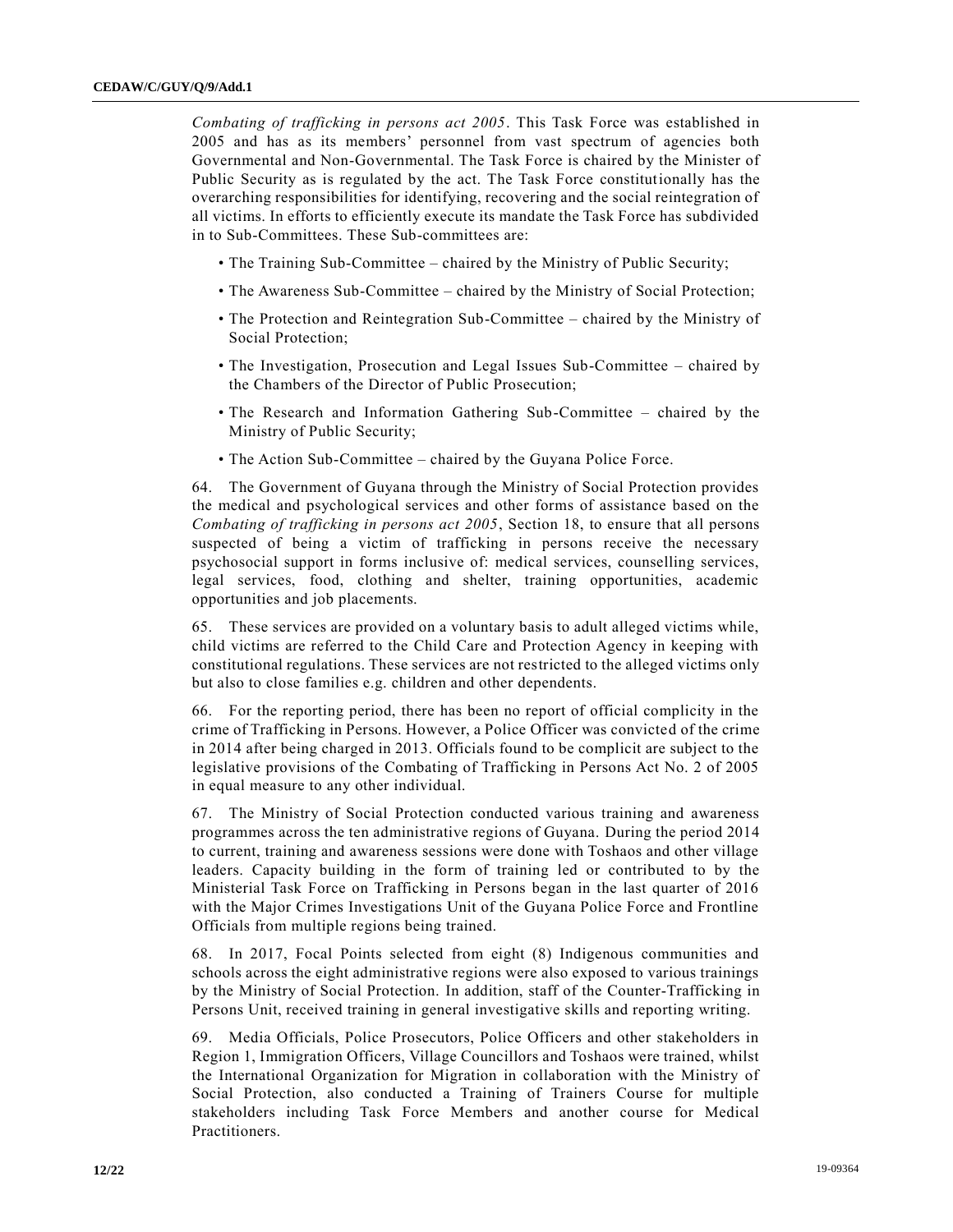70. 2018 saw training courses for Mines Officers and the Corps of Wardens, Diplomats/Foreign Service Officials, Interpreters, Community Policing Groups, Immigration and Citizenship and Police Intelligence Officers by the Ministerial Task Force of Trafficking in Person. From 2016–2018, three (3) Police Investigators, two (2) Immigration Officers and three (3) Police Prosecutors also underwent a series of trafficking in persons regional training courses conducted by INTERPOL.

71. In 2019, the Ministry of Social Protection held a Training Course for Labour Officials and Occupational Health and Safety Officers. All training courses included persons from various administrative regions, including those in Guyana 's remote areas, being trained in victim identification and referral amongst other key aspects of Trafficking in Persons. Training courses were also conducted with medical practitioners, teachers and civil society members in Essequibo, Region No. 2.

72. The Government of Guyana through the Ministry of Social Protection made significant strides with regard to care facility services in establishing one (1) safe house located in Georgetown and two (2) transitional facilities located outside the capital, whilst providing progressively increasing subventions for the Non-Governmental Organizations tasked with the management of all shelters. Victims of Trafficking in Persons are provided with healthcare, psychosocial and other support services by the Ministry of Social Protection. The Ministry of Social Protection also conducted a Training Course for Shelter Managers in 2019 since the Ministry saw the importance of training and equipping service providers with the necessary skills needed to help persons who pose various challenges while being in protective care. Please see Annex A for statistics on number of victims of trafficking who have been identified.

73. The Ministerial Task Force on Trafficking in Persons and other stakeholders including the Ministry of Social Protection, have been addressing this issue through the Training Courses for Frontline Officials mentioned above who are heavily engaged in the mining sector, including Police, Mines Officers and the Corps of Wardens. There have also been a number of awareness exercises conducted by anti-TIP stakeholders, including the Task Force and the Ministry of Social Protection, with community leaders and members. Awareness exercises were also conducted in various schools. The Guyana Geology and Mines Commission has also established a Trafficking in Persons Unit, further exemplifying the commitment to stamping out the crime of trafficking in persons in the mining sector.

# **Participation in public and political life**

#### **Reply to paragraph 14 of [CEDAW/C/GUY/Q/9](https://undocs.org/en/CEDAW/C/GUY/Q/9)**

74. The Government of Guyana commitment to ensure that women are given the necessary wherewithal to take on leadership roles has manifested itself mainly through the training programmes of the Guyana Women's Leadership Institute (GWLI) and the Gender Affairs Bureau. Over the last three years 480 women participated in these programmes. The programmes cater for Women leaders involved in community work throughout the country with participants enhancing their leadership skills and preparing them for participation in the Local and Region Government System. Most of the participants are already serving members of both Regional and Neighborhood Democratic Councils.

75. The programmes comprise courses in leadership, organizational skills for development, laws of local government, gender and Local Government, local government promoting gender equality, local development through women's eyes, understanding gender, gender mainstreaming, planning and budgeting, team building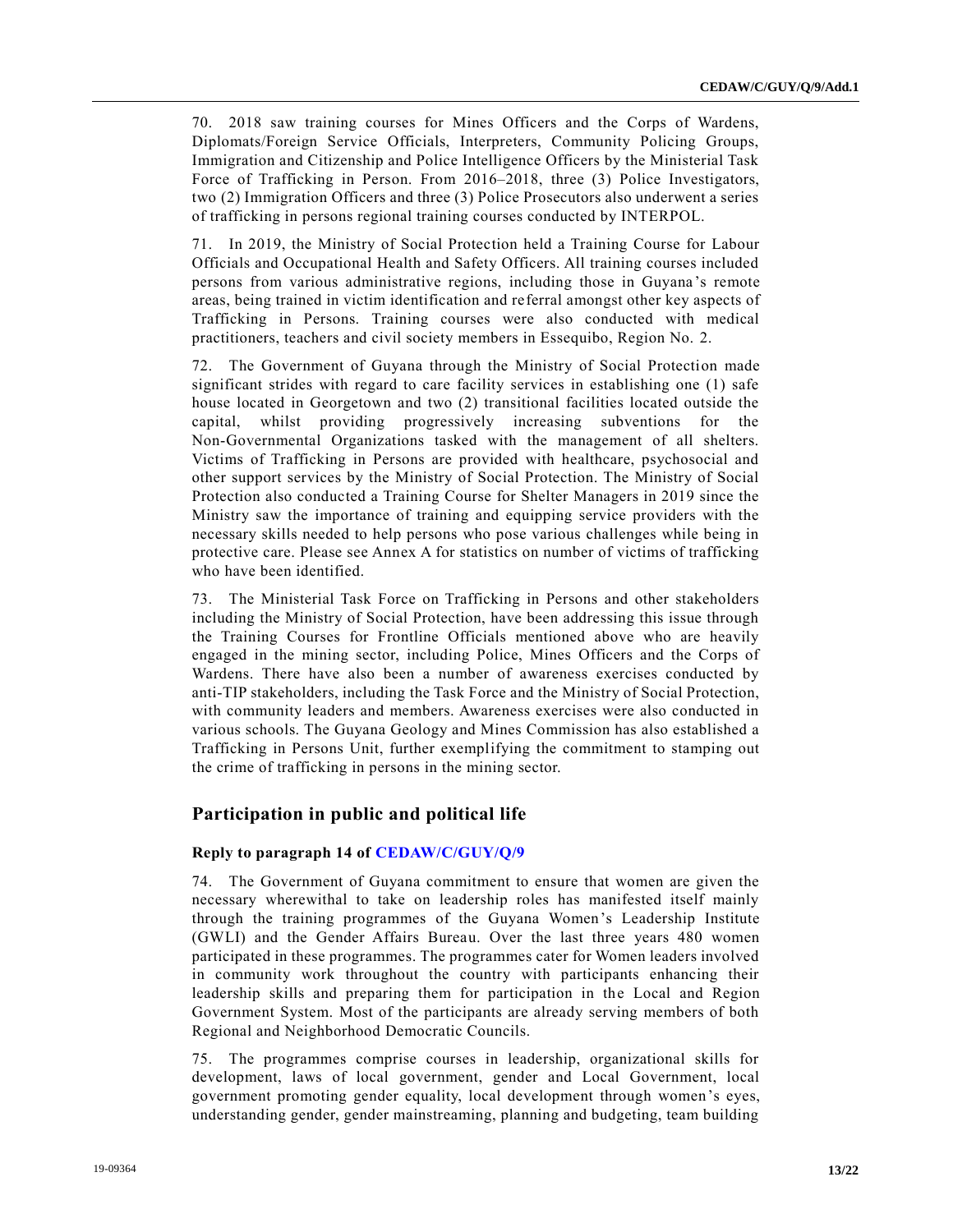for success. Additionally, each class benefit from courses in Office Procedures and entrepreneurial skills.

# **Education**

#### **Reply to paragraph 15 and 16 of [CEDAW/C/GUY/Q/9](https://undocs.org/en/CEDAW/C/GUY/Q/9)**

76. The exposure of students to Technical, Vocational and Education Training has been extending progressively over a period of time. The figures indicate that six thousand two hundred and seventy-five (6,275) females have been enrolled during the years 2016–2018. This figure is higher than the males by six hundred and eight (608). Notwithstanding the centers are not located in the regions mentioned students from Regions 1, 7, 8 and 9 are enrolled.

77. The Ministry of Education has been proactive in addressing the rate of dropout over the years by implementing policies and taking corrective actions. One such policy was implemented in 2018 – The Reintegration of Teenage mothers in the education system. Students who were impregnated during their school years have been provided a second opportunity to complete their education. The goal of this policy is to advance the prevention of adolescent pregnancy and the management of the reintegration of adolescent mothers into the formal school system. This will ultimately help to reduce the number of pregnancies among school-age girls and increase the number of adolescent mothers who re-enter the formal school system to complete their secondary education. The aim of the Policy is to outline the process that will facilitate the reintegration of adolescent mothers into the formal school system and the conditions under which the re-entry should take place. However, the onus will be on the adolescent girls and their families to decide if and when they will take advantage of the opportunities afforded by the Policy. Please see Annex 2 for dropout rates.

78. The Education Act does not address the issue of "exclusion". When a pregnancy is detected, steps shall be taken to ensure that the pregnant student is provided with the necessary support during that period of pregnancy. The focus after delivery is to encourage the adolescent mother to continue her education as soon as circumstances permit. The required support systems and services shall be in place to guarantee the safety and well-being of the infant and the adolescent.

# **Employment**

#### **Reply to paragraph 17 of [CEDAW/C/GUY/Q/9](https://undocs.org/en/CEDAW/C/GUY/Q/9)**

79. Taking cognizance of the various groupings that make up the formal economy, the Government can recommend a quota system of women to the employed within the public sector and civil service. However, when it comes to the other entities that make up the formal sector, this would be somewhat difficult, since they have their own employment policies which may differ somewhat from the Government's. Never-the-less, the Government can strongly recommend that they adopt an identical or similar approach in-keeping with the Labour Laws of the country.

80. The Guyana Equal Rights Act Chapter 38:01 addresses the issue of paid equal remuneration for the same work or work of the same nature for both women and men. This is achieved through collective bargaining and negotiation between the employers and their respective Unions. Employees can have redress by seeking an audience with their Union representative(s), if they feel that they have been discriminated against. The Union if they feel they have a justifiable case can take up the matter with the employer(s). This is applicable in the case of both private and public sectors.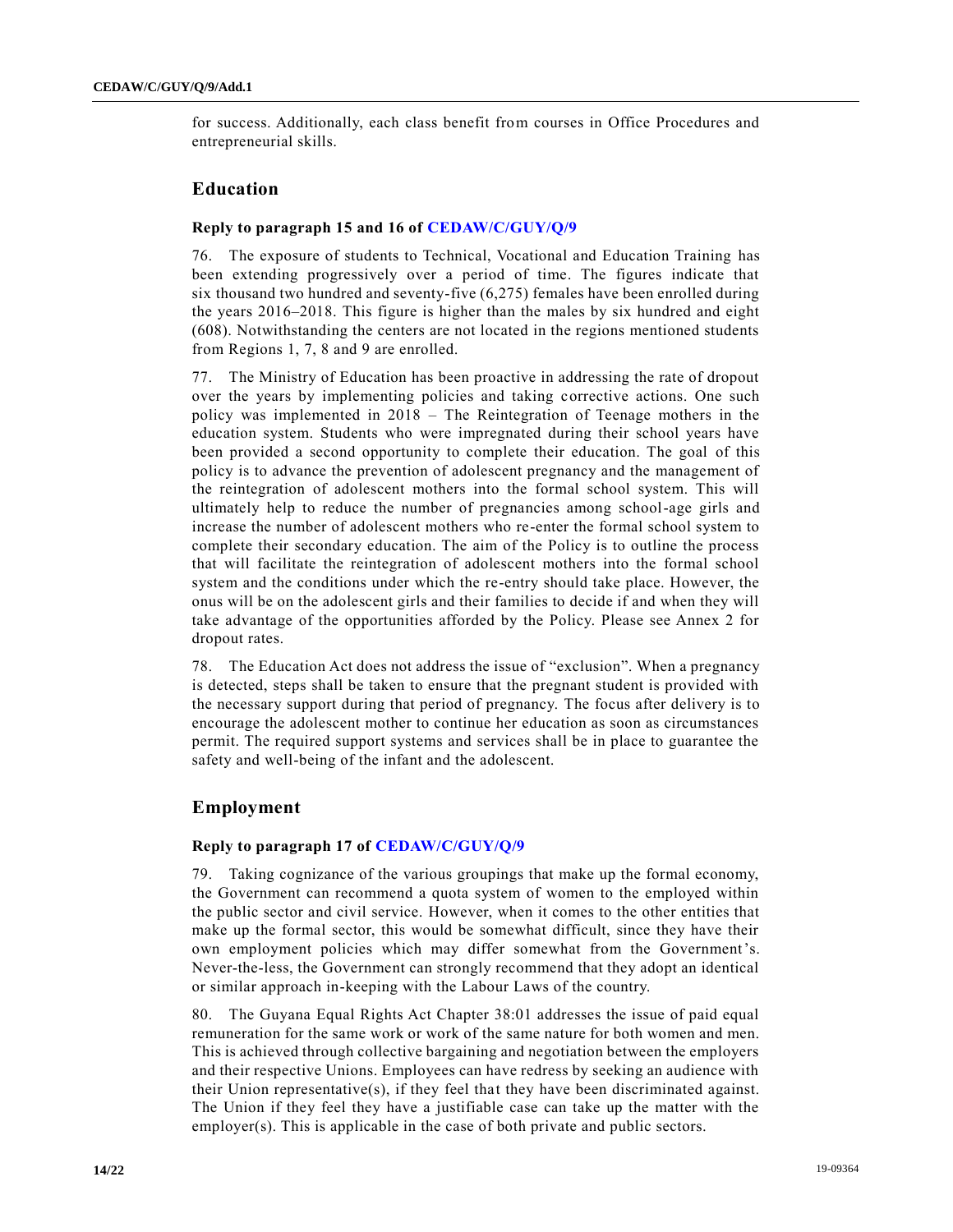81. The Government of Guyana has noted that unemployment needs to be addressed. Cognizance was also taken of the fact that many women who are single parents need to be gainfully employed to support themselves and their families. Consequently, several initiatives were undertaken to deal with the issue which also speak to youth unemployment. Several life skills projects were designed to aid persons in becoming empowered to either own their own businesses or to become employable either within the public or private sectors. Annex C Table 3 for Women participation in the labour market.

82. Some of the Initiatives undertaken by the Government to assist women in gaining employment were centered on some of the following life skills projects: Sustainable Livelihood Entrepreneurial Development (SLED); Hinterland Employment and Youth Service (HEYS); Youth Innovation Project of Guyana (YIPoG), using STEAMS (Science, Technology, Engineering, Agriculture, Anthropology, Archeology, The Arts, Architecture, Mathematics and Spirituality), projects.

83. For the YIPoG project, two hundred and seventy-one (271) proposals, were submitted which were aimed at fostering a green economy, of which, 30 qualified proposals received grant funding of \$45.0 million. The Guyana Youth Business Summit project received 255 proposals and eleven (11) qualified for grants totaling \$9,305,860. Additionally, persons also received training from the Kuru Kuru Training Centre; the Sophia Training Centre and the Vryman Erven Training Centre; the Business Incubators and Small Business Development Fund. Two business incubators were established at Belvedere, Corentyne, Berbice and Lethem, Rupununi. (rural regions).

84. Women were actively involved in these training sessions and some of the skill areas were: Catering, Information Technology, Garment construction, Data Operations; Plumbing; Food technology; Card making; Agriculture venture and Salt fish processing et al.

# **Health**

#### **Reply to paragraph 18 and 19 of [CEDAW/C/GUY/Q/9](https://undocs.org/en/CEDAW/C/GUY/Q/9)**

85. The maternal Mortality and infant mortality in Guyana continues to be a challenge based on Multiple Factors

| 2015                              | 2016                              | 2017                              | 2018                              |
|-----------------------------------|-----------------------------------|-----------------------------------|-----------------------------------|
| Post Partum<br>Haemorrhage        | Post Partum<br>Haemorrhage        | Post Partum<br>Haemorrhage        | Post Partum<br>Haemorrhage        |
| Pregnancy Induced<br>Hypertension | Pregnancy Induced<br>Hypertension | Pregnancy Induced<br>Hypertension | Pregnancy Induced<br>Hypertension |
| Sepsis                            | Sepsis                            | Sepsis                            | Abortion                          |
| Abortion                          | Pulmonary<br>Thrombolism          | <b>Indirect Causes</b>            | Sepsis                            |
| <b>Indirect Causes</b>            |                                   |                                   | <b>Indirect Causes</b>            |

86. Main Causes of Maternal Deaths from 2015–2018.

87. The high rate of infant mortality is as a result of a high neonatal mortality rate (death of the infant from birth to 28 days). The main causes of death of this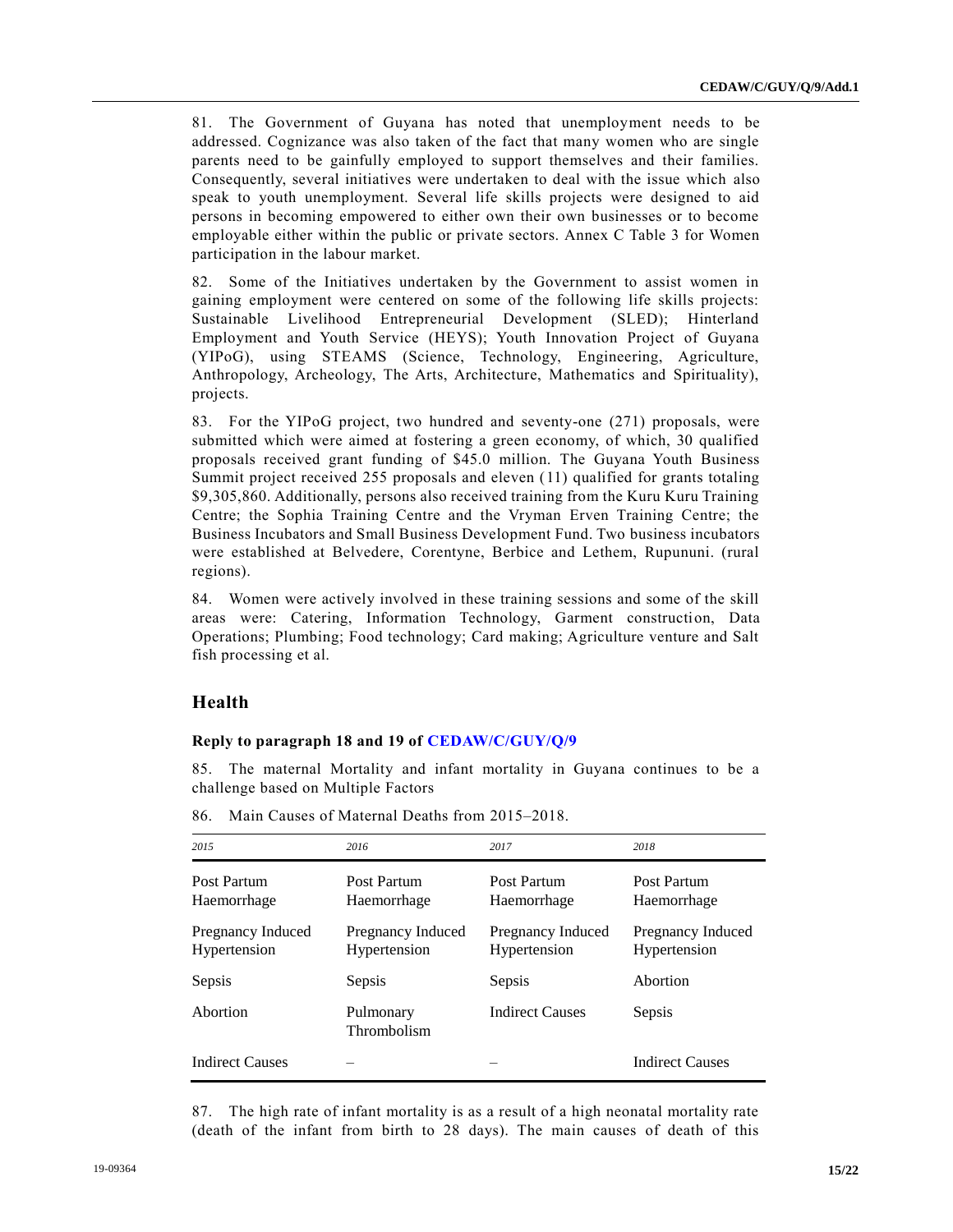population; prematurity, respiratory illness, sepsis, congenital malformation. Contributing factors to these causes that are currently hindering the reduction:

- Access to services especially in the Hinterland location where transportation is not readily available (especially in location with no health facility);
- Limited skilled human resources (inadequate midwives, obstetriciangynecologists);
- Harmful cultural practices (e.g. Home deliveries without a skilled birth attendant, attending antenatal clinic very late or not at all);
- Social determinants of health (persons of low socioeconomic status in many cases are unable to access services due to lack of financial resources, persons with lower education in some communities are more likely to follow traditional practices, lack of roads and means of access contributes to low health seeking behaviors among hinterland communities);
- Lack of means of communication in some locations (making transfer of patients and even call for assistance difficult).

#### *Measures taken to address discrimination among HIV positive women and girls*

88. The Ministry of Public Health through the National AIDS secretariat and the Maternal and Child Health Department provides training in Prevention of Mother Child Transmission of HIV for health workers under which there is a module directed towards Stigma and discrimination. There are ongoing empowerment activities with mothers living with HIV Regions 1, 7 and 9. This is carried out by health staff with the aim of building stronger relationships with patient and provider while empowering them both. The MCH programme is currently building capacity in the area of quality improvement with a built-in component that focuses on patient satisfaction and discrimination is one of the areas of focus.

#### *On the issue of adolescent Pregnancies*

89. A 2018 study on Adolescent pregnancies supported by UNICEF was conducted. This study will inform a costed action plan and a national adolescent strategy to reduce teen pregnancies.

90. In 2017 the Ministry of Public Health undertook an intervention called, "Community Parenting Support Groups." The goal was to promote safe motherhood especially for the teen mothers in the community and to aid in the reduction teen pregnancy country wide The objectives include:

- Create a forum for mentorship and empowerment of new and expecting mothers as well as couples by means of interactions with Community Health Personnel;
- Increasing family planning education at each health center;
- To provide a safe and friendly environment for discussion and empowerment;
- This program continues today in all regions at Major Health facilities.

91. The Ministry of Social Protection under the Child Care Protection Agency rolled out its Teen Pregnancy Prevention and a Better Parenting Skills Programmes in the Indigenous community of St. Cuthbert's Mission. The programme includes discussions on topics such as sexual and reproductive health, suicide, peer pressure, drug addiction. The "Better Parenting Skills focuses on understanding the psychological development of children as well as parents.

92. The survey to establish the root causes of suicide in Guyana is currently being done but the results are not yet available. In general, it has been observed that many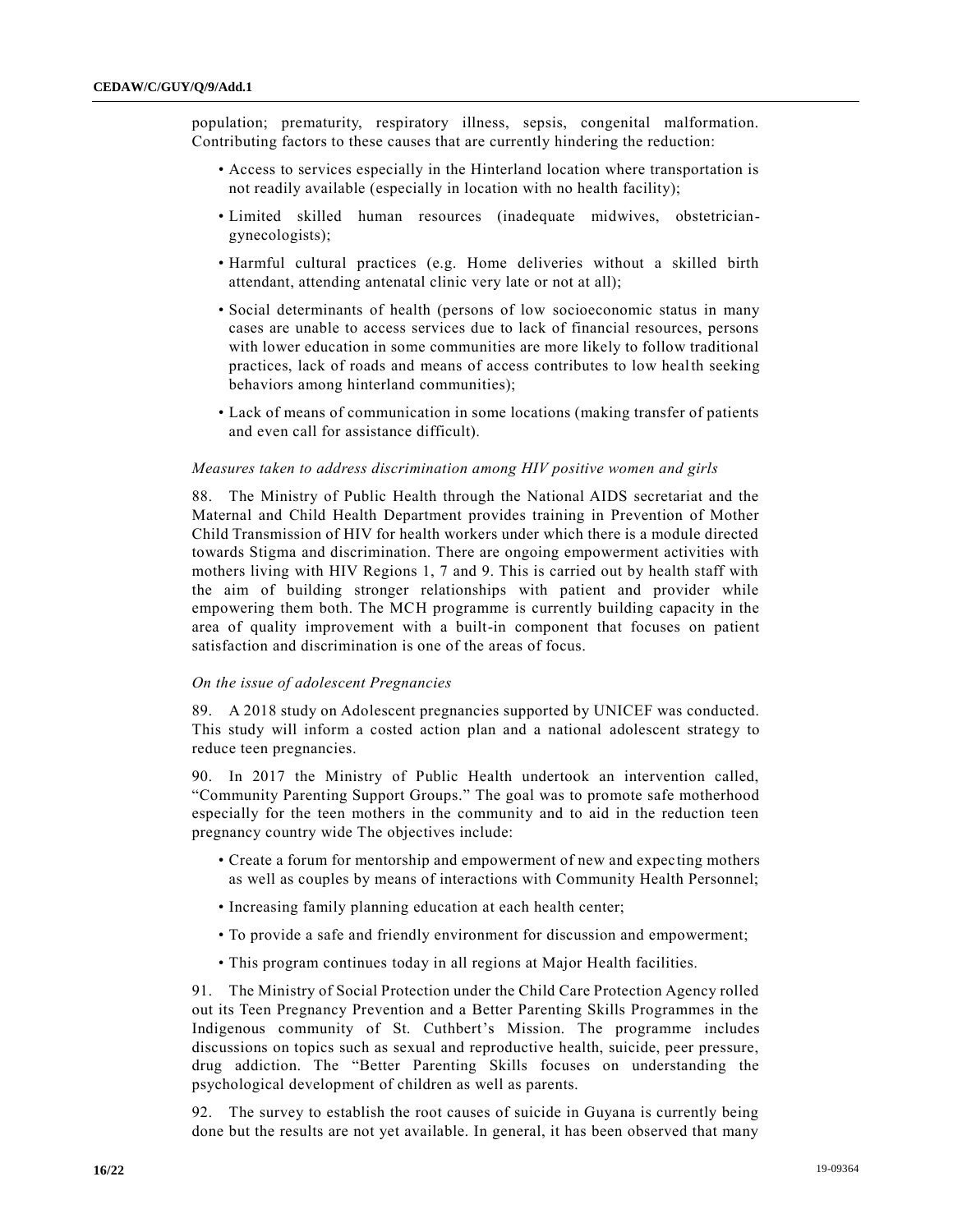self-harm is the greatest predictor of future suicides and many instances of self-harm are from homes in which alcohol and substance abuse is a strong factor either with the victim or the family members. Two important strategies of the Ministry of Public health for combating suicides and treating all the common mental health conditions are (1) to train 80% of doctors and nurses in mhGAP-IG which is World Health Organization program teaching non specialist doctors and nurses to treat and manage the most common mental health conditions (2) Self harm surveillance – in which all patients presenting with self-harm are reported and subsequently it is ensured that they must see a psychiatrist, and psychologist and be followed up by a social worker.

93. In keeping with the National Suicide Prevention Plan, strategic lines of action are being implemented such as *Risk factor reduction, health promotion and prevention*. The Mental Health Unit (MHU) has embarked on institutionalizing methods to measure the magnitude, risks and consequences of suicidal behaviour and to gather information about the profile, epidemiological and clinical characteristics of suicidal behaviour. Towards these end questionnaires have been developed. In so doing the unit will be able to plan effective interventions or strategies for favourable outcomes.

94. The MHU has placed technical staff at the hospitals in the regions with the highest incidence of suicides. A psychologist has been placed in Region #2, two social workers have been placed at Region #3, and a social worker has been placed in Region #6. These staff ensure that the protocol is adhered to regarding all persons presenting at these hospitals with self-harm.

95. Beginning with the Let's Talk Campaign on World Health Day 2017, the MHU has been relentless on spreading the word on recognizing and managing depression at health fairs, at health centers, at malls, at churches and other places of worship, at schools, at worksites and other public gatherings and places. Success in reducing to incidence of depression will lead to a reduction in suicides. In 2017 the staff of the Mental Health unit was involved in 41 mental health promotion and prevention activities.

96. Thirty-five health care workers have been trained as Drug Treatment Specialists in a collaboration between the University of the West Indies, the Ministry of Public Health and The Organization of American States. Persons trained in the mhGAP are also trained to manage cases of alcohol and substance abuse. A significant number of suicides in Guyana are done while under the influence of alcohol. Also a significant number of persons with self-harm come from homes in which substance abuse is a major stressor.

97. The Mental Health Unit is very active in spreading the worth in how to prevent mental illness and managing mental health conditions. They take every opportunity to have booths/displays/tables/talks at health fairs, churches, schools, health centres, malls, workplaces, camps etc.

98. The MHU in collaboration with the Ministry of Agriculture is in the process of producing a short film on the proper use, handling, storage and disposal of pesticides as well as recognizing persons at risk of suicide and advice to persons on what to do in such situations. This will be used for public education as a means to reduce access to means of suicide.

99. Approximately 157 persons have been trained in the mhGAP-IG, of which 90 are doctors, 35 are nurses, 11 are medexes, 15 medical social workers and 6 are psychologists. Twenty-nine persons have been trained in Problem Management Plus. As persons are trained they become more vigilant in detecting priority mental health condition early including self-harm/suicide and to make the necessary interventions.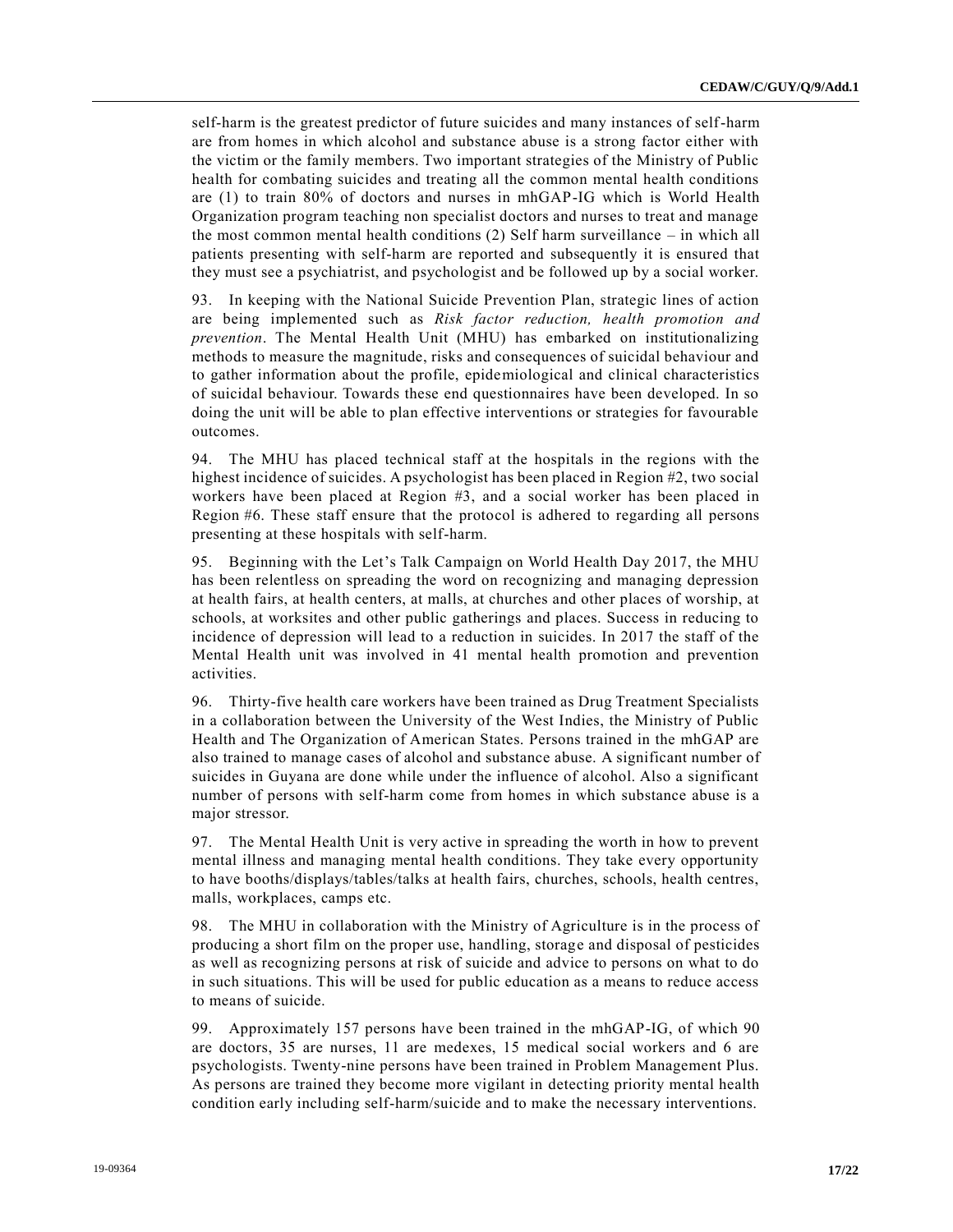100. The suicide hotline is supported by the Mental Health Unit but managed by the Guyana Police Force and manned by specially trained personnel. It is interconnected with all police stations in Guyana should assistance be needed to access a caller in any part of Guyana.

101. Training of doctors and other health care workers in mhGAP-IG is ongoing. Efforts are being made to increase the number of health centres that are mhGAP adapted. In July 2017, the MHU piloted it Self Harm Surveillance Project at 3 the hospital in the 3 regions with the highest incidence of suicides in Guyana. The Suddie Regional hospital in Region #2, the West Demerara Regional Hospital in Region #3/ and the New Amsterdam Regional Hospital in Region #6. All persons presenting at these hospitals with self-harm must be reported to the Mental Health unit through its staff stationed strategically at these hospitals. It is mandatory for these cases to be seen by a psychiatrist, social worker and a psychologist and to be followed up until no longer considered to be at risk. The MHU is in the process of rolling out this surveillance to all the public hospitals in Guyana.

# **Rural women**

#### **Reply to paragraph 20 of [CEDAW/C/GUY/Q/9](https://undocs.org/en/CEDAW/C/GUY/Q/9)**

102. The Government of Guyana wishes to state that women in rural areas are receiving access to training from various organizations for agro-processing groups to encourage women to be more involved in business ventures. For example, the Farine Factories at Wowetta and Moco Moco which are led by women who are involved in all the stages from planting to processing. The income derived from the sale of products are shared among the women who are better able to contribute economically to the subsistence of their families. These examples are not isolated, communities such as Parishara, Shulinab, Meriwau, Karasabai, St. Ignatius are also notable examples of thriving women's groups. In addition, the initiative fosters linkages between farmers and school feeding programme/hot meal programme whereby farmers can sell their produce directly to the school's kitchen. In several cases, these are women farmers including those who are single parents which creates an income generation for them.

103. The Ministries of Social Protection and the Ministry of Education through the Board of Industrial Training (BIT) promote technical and vocational training for persons in Lethem and other rural areas. These programs promote entrepreneurship/income-generating opportunities for youth with non-academic talent and in some cases second chances. Several women have been trained as heavy duty operators, a field which is typically identified as male dominated.

104. Generally, there has been a greater move to train women to establish and manage entrepreneurial enterprises including financial management and business start-ups. This is a commendable step which recognizes the ability of women to take their future in their hands and break free of gender defined roles.

105. Rupununi Ventures, a low interest loan facility by the Guyana Bank for Trade and Industry actively encourages women's entrepreneurship effort. Traditionally, it has been easier for men to access loans and for women desirous of accessing same, their application has to be signed by their male partner. The Commercial Bank has been working to move away from this requirement and recognizing that women can and are able to govern their own affairs.

106. Women in leadership is actively being encouraged which moves away from the traditional view that women are merely home-makers. Rural communities have seen the emergence of women in leadership position from being Village Toshaos, Regional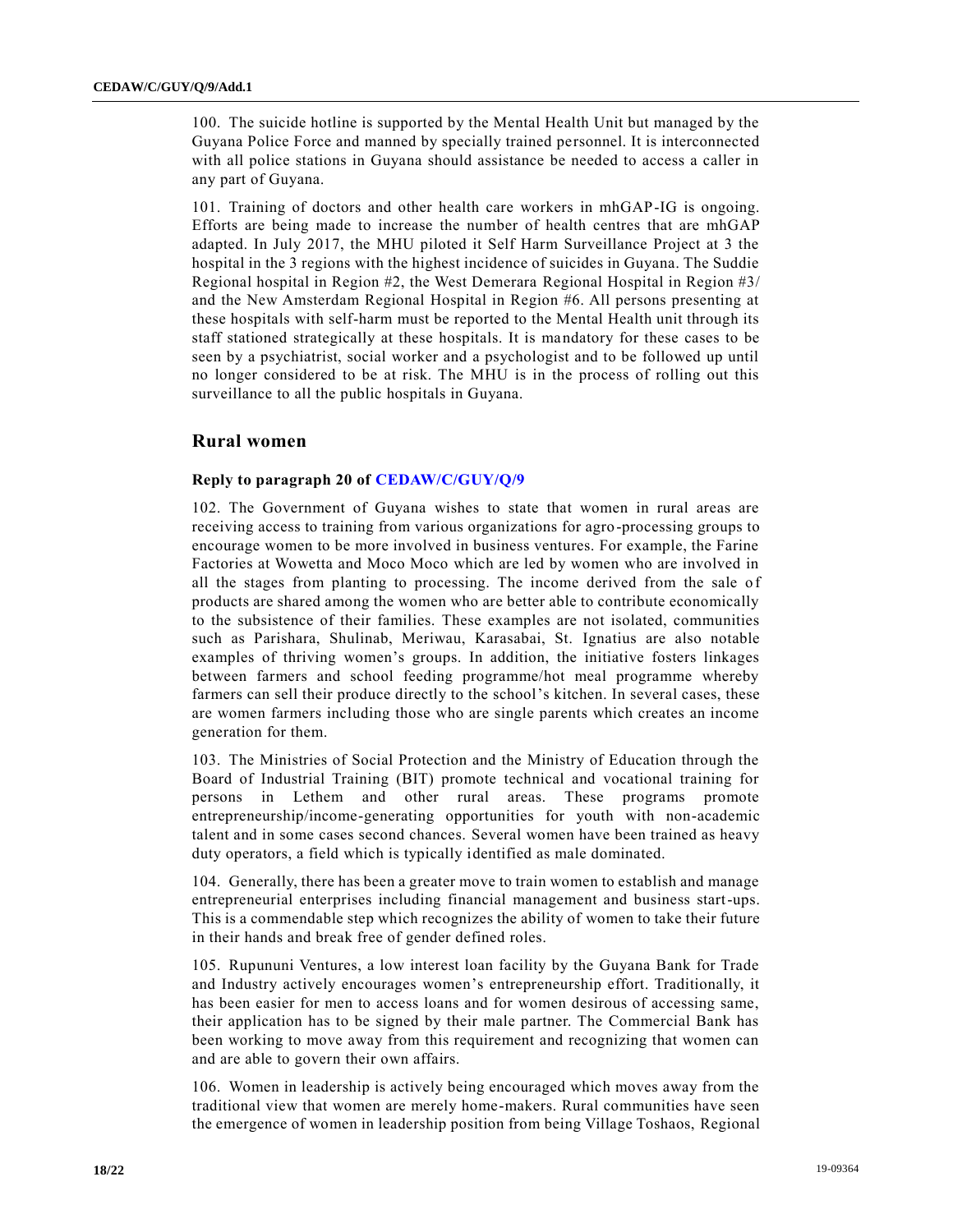Councillors, Councillors at the Municipality level, and Heads of Educational Institutions, among others. Training for women in leadership is being provided by the Guyana Women's Leadership Institute.

107. Fostering of an environment where girls are exposed to telecommunications through the setting up of ICT Hubs and encouraging the involvement of Science, technology, engineering, and mathematics. Radio stations (Radio Lethem and Aishalton) established which provide access to information and for which women are the lead broadcasters. Young women in rural areas are also receiving access to Regional Scholarships to University of Guyana, Kuru Kuru Cooperative College, Guyana School of Agriculture, among others.

108. In Upper Takutu/Upper Essequibo Region there are four (4) buses under the 5B's project which enable the safe transportation of students to and from school. These are used in the following villages: Awarewaunau, Annai, St. Ignatius and Bina Hill. There have been 150 bicycles distributed to students at St. Ignatius and Yupukari. The programme has been expanded to all the hinterland and additionally, there is the hot meal programme and snack feeding programme which provide a meal or snack to children of different ages. It has been recognized that this helps to provide a well-balanced meal to children. Plans are in place to ensure the expansion and continuity of the 5B's Programme in rural and hinterland regions.

109. Each Regional Democratic Council has what is called the Regional Gender Affairs Committee which is an Ad Hoc Committee of the Council which allows participants to discuss issues related to gender and women's empowerment. Previously it was the Women's Affairs Committee, however it was recognized that both genders are affected by social issues and men ought to be part of the conversation if there will be changes to strategies in curbing social ills. The selection of female councillors at the Regional Democratic Council Upper in rural areas have provided them an opportunity to make representation on behalf of their villages and input in other regional issues/development projects.

110. A number of seminars and workshops are held throughout the year to address the negative customs and traditional practices in rural and hinterland areas. These seminars and workshops are conducted by the Gender Affairs Bureau, Child Care and Protection Agency and other NGO's.

111. Two studies were done to assess the situation of women living in rural, hinterland, remote areas and the general female population of Guyana. These studies are: The 2016 Guyana Situation Analysis of Children and Women (SitAn) which was a cooperation between the Government of Guyana and UNICEF, and it has as its main objective to support the Government in the development and implementation of National Strategic Development Plans and Programmes so as to advance the realization of the rights and development of Guyanese children, with a strong equity focus on the most vulnerable children and their families.

112. The 2017 Study on Indigenous Women and Children in Guyana which is key to ensuring a better understanding of the situation of indigenous boys, girls and their families. This study represents a partnership between the Ministry of Indigenous Peoples' Affairs (MoIPA) and UNICEF. Its main objective is to inform local, national and regional strategies, projects and programmes that are aimed at the realisation of children's and women's rights, and the empowerment of indigenous women, children and adolescents.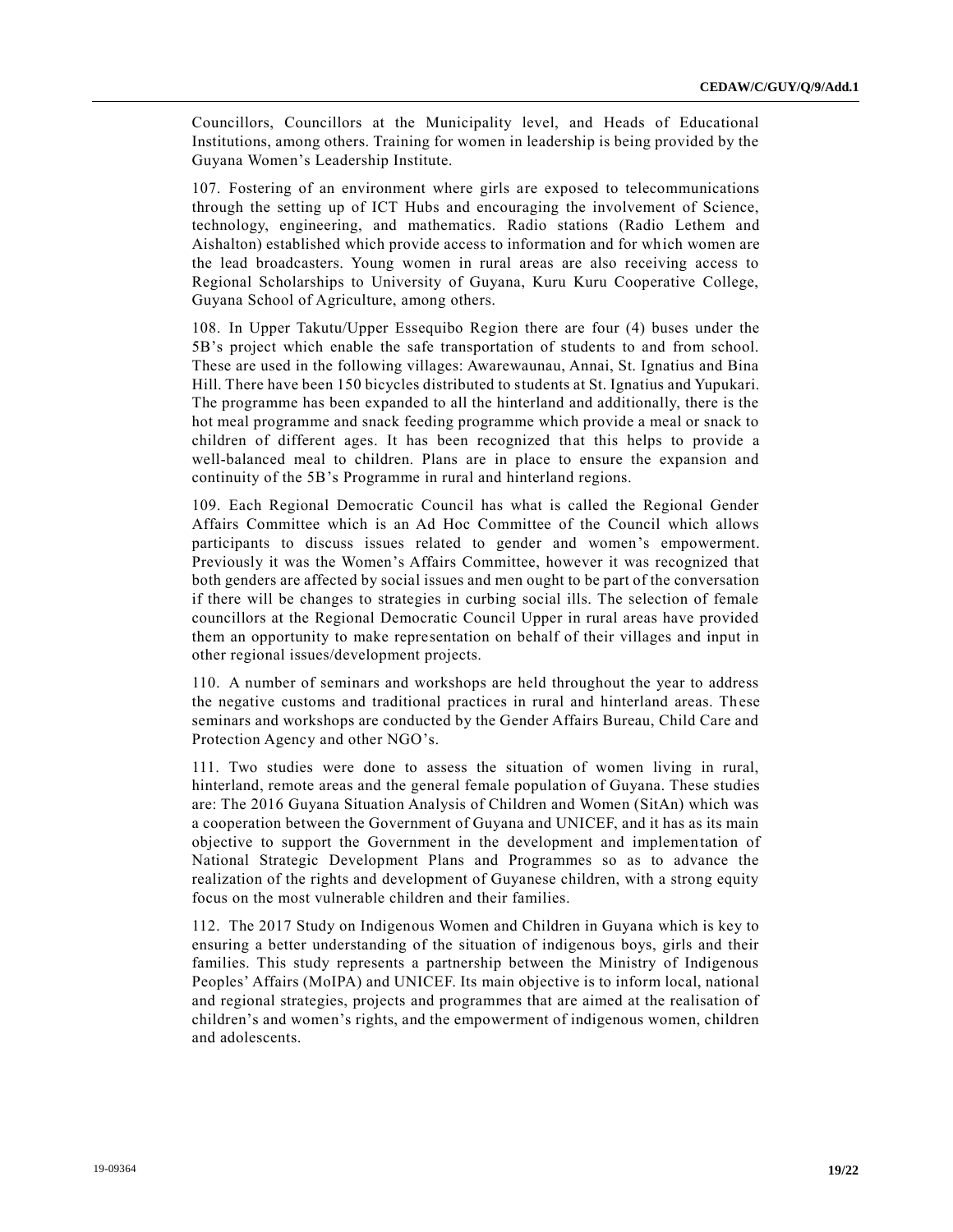# **Disadvantaged groups of women**

#### **Reply to paragraph 21 and 22 of [CEDAW/C/GUY/Q/9](https://undocs.org/en/CEDAW/C/GUY/Q/9)**

113. The Government of Guyana wishes to state that the National Stigma and discrimination policy was developed in 2010 and reviewed in 2018. This policy came about because reports were received at the National Care and Treatment Center that members of the key populations (Men who have sex with Men, Sex Workers and Transgender women) were being discriminated against when accessing health care. Subsequently, a meeting was held amongst the groups and health care workers and a decision was taken for stigma and discrimination trainings to be conducted. Health care workers and members of the key population were trained on how to eliminate stigma and discrimination. The training was titled "Partnership defines quality of Service". An outcome of the training was the development of a policy, a code of conduct for persons accessing care and treatment services, a policy statement against stigma and discrimination, a suggestion box and a log book for receiving reports of discrimination. This training was rolled out to other regions. Further several sessions were done with health care providers, probation officers, law enforcement officers and members of the key population on stigma and discrimination, sexual orientation and gender identity and human rights, Members of the key populations are facilitators of some sessions. Also Community Based Organisations have been conducting internal sessions with their beneficiaries on self-stigma.

114. The national key population's guidelines also address stigma and discrimination. Under "Critical Enablers/Structure Environment", sections look at reducing and addressing stigma and discrimination and Violence Prevention. Peer educations Programme Manual also include elements of stigma and discrimination. Vulnerable groups are continuously sensitized on stigma and discrimination and course of redress available.

115. Extended hour (After hours) Clinic started in June 2018 to provide services for the sex workers, men who have sex with men and transgender women. Two persons from the key populations were recruited as Key Populations Advocates to provide navigation services between prevention, care and treatment to their peers.

116. A Terms of Reference has been drafted and submitted for advertising in the local newspapers for a consultant to develop curriculum and training tools for pre -service training for health care workers on stigma and discrimination and sexual minorities. This was a recommendation from a 2014 rapid assessment by USAID/APC study on addressing stigma and gender based violence to improve service delivery for the key population. Stigma and discrimination is also included in national Voluntary and Counseling Testing training of counselor and Tester. Stigma and Discrimination sessions are held at workplaces around the country.

117. In a recent case of *Quincy Mc Ewan and others and the Society Against Sexual Orientation Discrimination (SASOD) v The Attorney General of Guyana*, the Caribbean Court of Justice, ruled that the cross-dressing law in Guyana, which makes it a criminal offence for a man or a woman to appear in a public place while dressed in clothing of the opposite sex for an "improper purpose", is unconstitutional. The landmark ruling means it is now acceptable for men to dress as women in Guyana. The appeal was advanced by transgender and other Lesbian, Gay and Bisexual advocates.

118. Over the past few months, Guyana has recorded an increased influx of Venezuelans crossing the borders to escape the socioeconomic and political turmoil in their homeland. A multi-agency committee, which includes the Civil Defence Commission (CDC), the Guyana Police Force (GPF), the Department of Citizenship,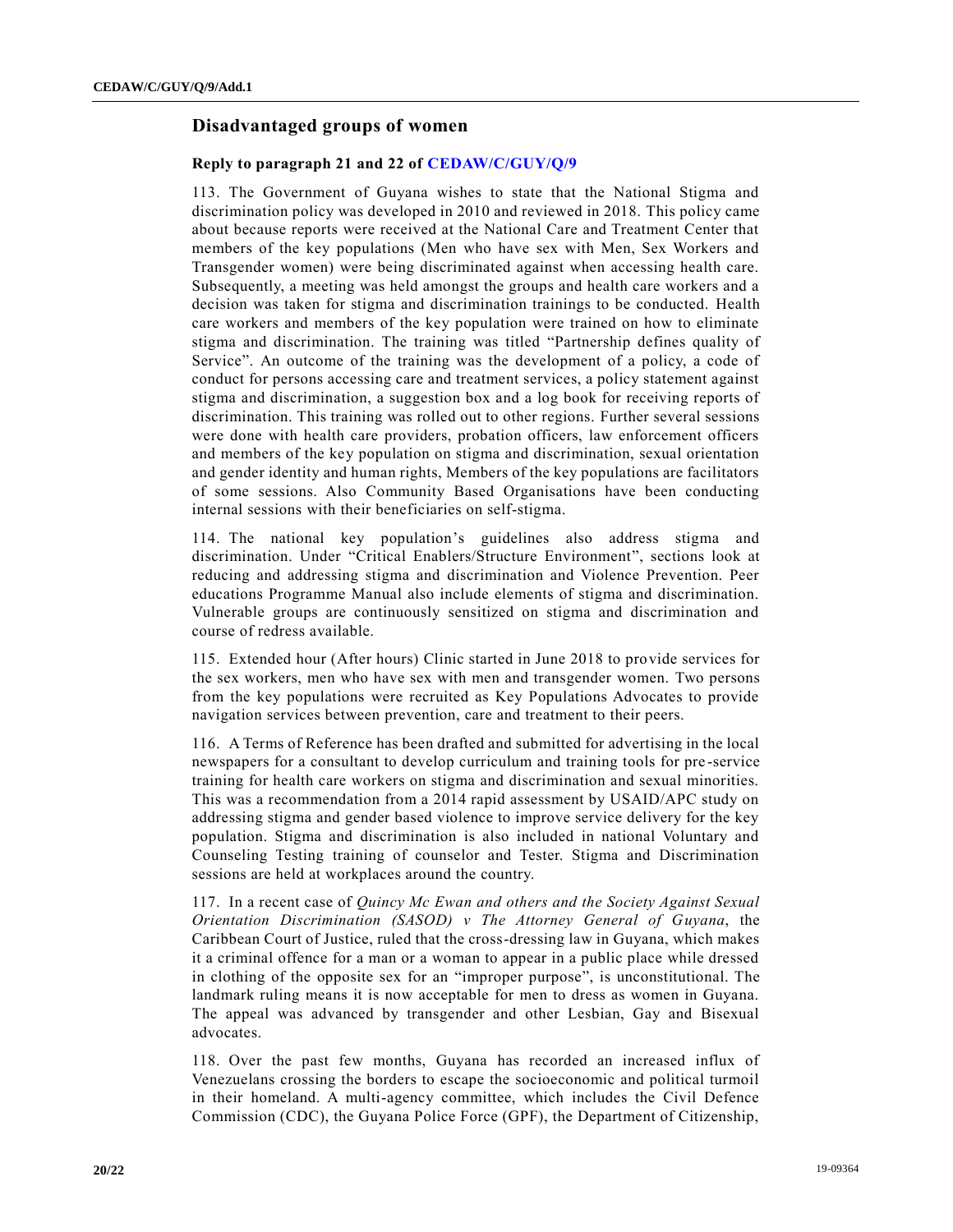the Ministries of Indigenous Peoples' Affairs, Public Health, Communities and Social Protection, was established to address the influx of Venezuelans in Guyana 's border regions. Through the CDC, the committee has been providing relief to migrants in the border regions. The mission of the multi-agency committee is to coordinate effort to give structure to the Government's response to the arrival of Venezuelans in Guyana.

119. The Government is also collaborating with UN Agencies to address the needs and identify the vulnerabilities of Venezuelan migrants. Agencies such IOM continue to provide support to the government of Guyana to facilitate with proving temporary accommodation to vulnerable women and children. Food items, personal hygiene kits as well as counseling among others services is provided.

120. Universal access to health-care services is offered through its mobile health teams, health screening for Venezuelan women and children across the regions are conducted. Migrants who enter the country are encouraged to receive free careening and vaccinations. Approximately 30 doctors who are fluent in Spanish have been deployed to health posts in the border regions which is access regularly by migrants entering Guyana.

121. While the language barrier is a hindrance, Guyana has been willing to support Venezuelans by granting access to education. UNICEF and UNHRC are providing support while local NGOs and the Roman Catholic Church are offering free English classes. They are also working with Guyanese teachers to teach English language as a foreign language to equip the foreign students with adequate facility in English. There are over eight hundred and fifty (850) Venezuelan students attending schools across the regions in Guyana and more than half are women.

122. The provision of livelihood activities such as farming and entrepreneurship support in the form of small grants for micro-business. IOM and other UN agencies are continually seeking partnerships with local NGOs and have engaged several private companies to provide job opportunities for Venezuelan women.

# **Marriage and family relation**

#### **Reply to paragraph 23 of [CEDAW/C/GUY/Q/9](https://undocs.org/en/CEDAW/C/GUY/Q/9)**

123. The Government of Guyana wishes to state that the Protection of Children Act 2009 provides for the protection of children at risk, children in difficult circumstances and children in general and for related matters:

124. A person who by commission or omission willfully contributes to a child being a child in need of protective intervention commits an offence and is liable on summary conviction to a fine of \$200,000 or to imprisonment for 6 months.

125. Employing a child in an establishment to engage in acts of prostitution is liable on summary conviction of \$200,000 or to imprisonment.

126. The Act give all a duty to report when child abuse is suspected, that is, a person has a moral and legal responsibility to report it to the Childcare & Protection Agency (CPA) or the Police and *Failure to report* a suspected incident of child abuse is an offence. The Childcare & Protection Agency responds to cases of child abuse through an intake process which consist of:

- Walk-in, (at our various offices across Guyana);
- Calling-in (between the hours of 08:00hrs to 16:30hrs from Monday to Thursday and on Fridays 08:00hrs to 15:30hrs);
- 24hrs hotline: